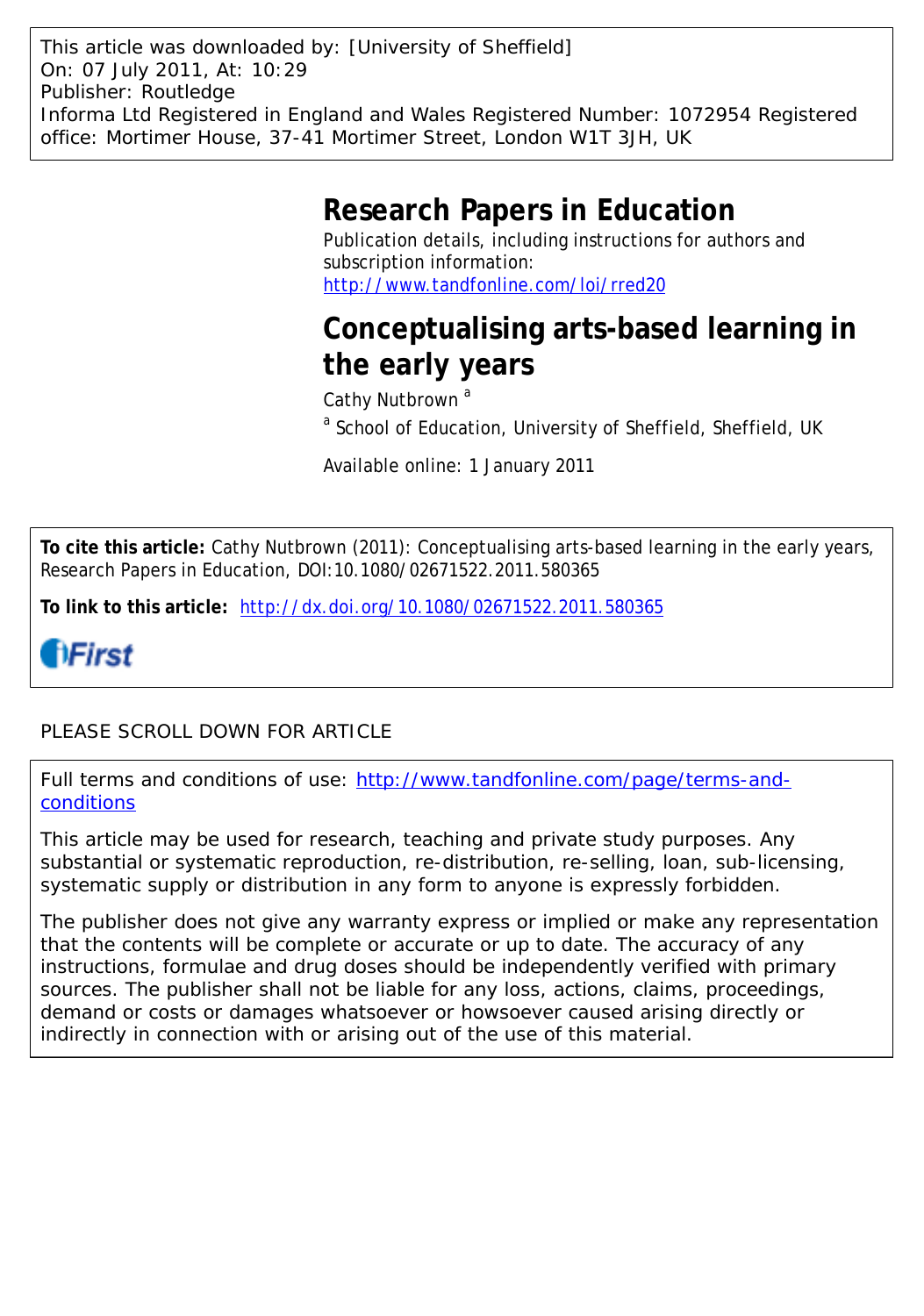# Conceptualising arts-based learning in the early years

Cathy Nutbrown\*

School of Education, University of Sheffield, Sheffield, UK

(Received 25 June 2010; final version received 8 April 2011)

This paper argues that, because young children's response to the world is primarily sensory and aesthetic, early years curriculum should give due attention to the arts. There is an urgent need to better conceptualise ways of working with young children in relation to the arts. The paper is based on three key and permeating ideas: first, that human beings need the arts for holistic development; second, that there have been many attempts to integrate the arts with other areas of learning in the early years; and third, a more robust and clearly articulated conceptualisation of arts-based learning in the early years is needed. The paper critically reviews the international literature relating to these three key areas and concludes that: early childhood education must pay due regard to the innate human need for aesthetics in the design of curricula; on the whole, young children's experience in the arts has not been nurtured in ways which support their artistically-attuned development; and arts-based learning in the early years are not clearly conceptualised. The paper reports an example of arts-based learning involving professional artists working with children and aged six months to five years in preschool settings in England an outcome of which was a conceptual framework for arts-based learning. The paper identifies the need to provide children with greater 'recognition' of their efforts in the arts and more adult 'models' or users and makers of art. It further concludes that where arts-based approaches to learning are derived from research, and refined through embedded practice, children are able to learn in ways which are naturally suited to their human condition and therefore better equipped to take part in cultural and artistic elements of life as identified in the United National Convention on the rights of the child.

Keywords: the arts; arts-based learning; artists; early childhood education

# Towards a conceptual framework for arts-based learning

The UN Convention on the Rights of the Child, Article 31 states:

- (1) That every child has the right to rest and leisure, to engage in play and recreational activities appropriate to the age of the child and to participate freely in cultural life and the arts.
- (2) That member governments shall respect and promote the right of the child to participate fully in cultural and artistic life and shall encourage the provision

<sup>\*</sup>Email: c.e.nutbrown@sheffield.ac.uk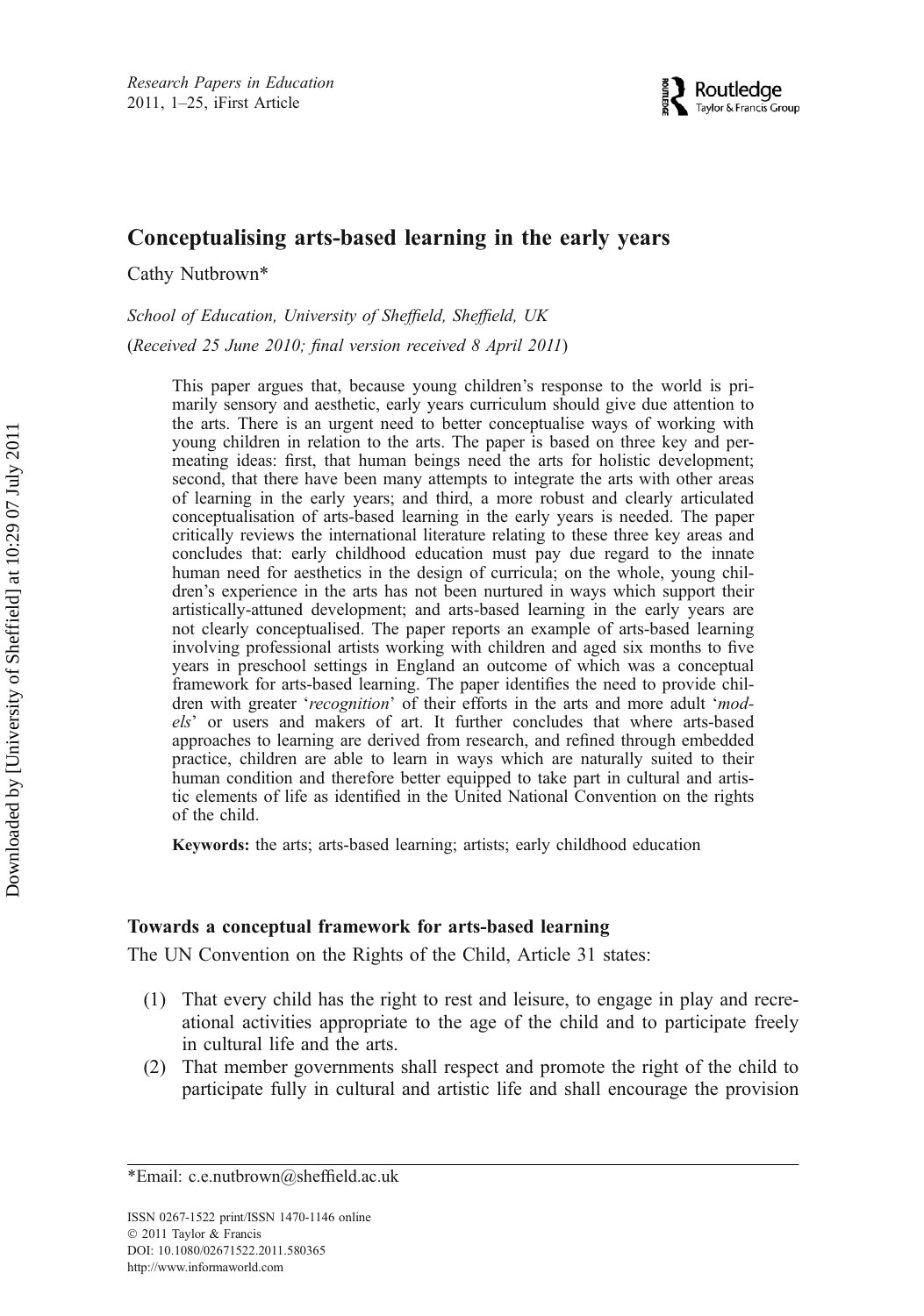#### 2 C. Nutbrown

of appropriate and equal opportunities for cultural, artistic, recreational and leisure activity. (United Nations 1989)

This paper, which considers how through arts-based learning experiences, young children might be better equipped 'to participate in cultural and artistic life', arises from three key issues: first, human beings *need* the arts for holistic development; second, arts-based learning has yet to be widely articulated and developed in the early years; and third arts-based learning in the early years requires a stronger conceptual basis. This paper will first review the literature in relation to these three issues. It then moves on to report aspects of the *Daring Discoveries* project an artsbased learning initiative in England. Central to the paper is the explanation and justification of a conceptual framework for arts-based learning in the early years (based on earlier work by Hannon 1995) which focuses on four adults roles: providing opportunities, showing recognition, sharing interaction and being models of users and makers of art. Alongside these roles are four strands of learning and development in the arts: exploring *materials and experiences*, developing *imagination*, learning and practising skills and increasing vocabulary and understanding to enable children to *'talk about the arts'* which emerged from analysis of the *Daring Discov*eries data. The 'ORIM-Arts' framework is then used to review the extent to which recent arts-based projects and studies discussed in the literature review, might illuminate practices within such a conceptual framework. Finally, analysis of the literature in relation to the ORIM-Arts framework highlights the need for further work on recognition of children's achievements in the arts, and for more emphasis on children working with skilled models of users and makers of art.

# Discussion of the literature: humanity, curricula and the concept of arts-based learning

In this section I will draw on the literature to discuss three concerns: first, the centrality of the arts to human development and well-being; second, an overview of attempts to find a place for the arts in early years curricula internationally; and third, the need for a clearer conceptualisation of arts-based learning in the early years.

# Humanity and the arts

Viewing the species Homo sapiens as it evolves and expresses a behaviour of art is a way of understanding ourselves and the modern *condition humaine*. (Dissanayake 1990, xi)

It is of course a truism that humans have always made an artistic mark on the world; from ancient times civilizations have left tangible traces of their own aesthetic relationship to their environments. The Arts are central to human life. People draw, sing, dance and tell stories because it is part of the condition of being human (Dissanayake 1990, 1995, 2000; Eisner 2002) and the arts can strongly influence the human affective (Charlesworth 1982). Historically we can see this in, for example, the paintings and intricately crafted artefacts of the Minoan Empire in the temple at Knossos, Crete; the cave paintings of Chauvet-Pont-d'Arc, France; Ancient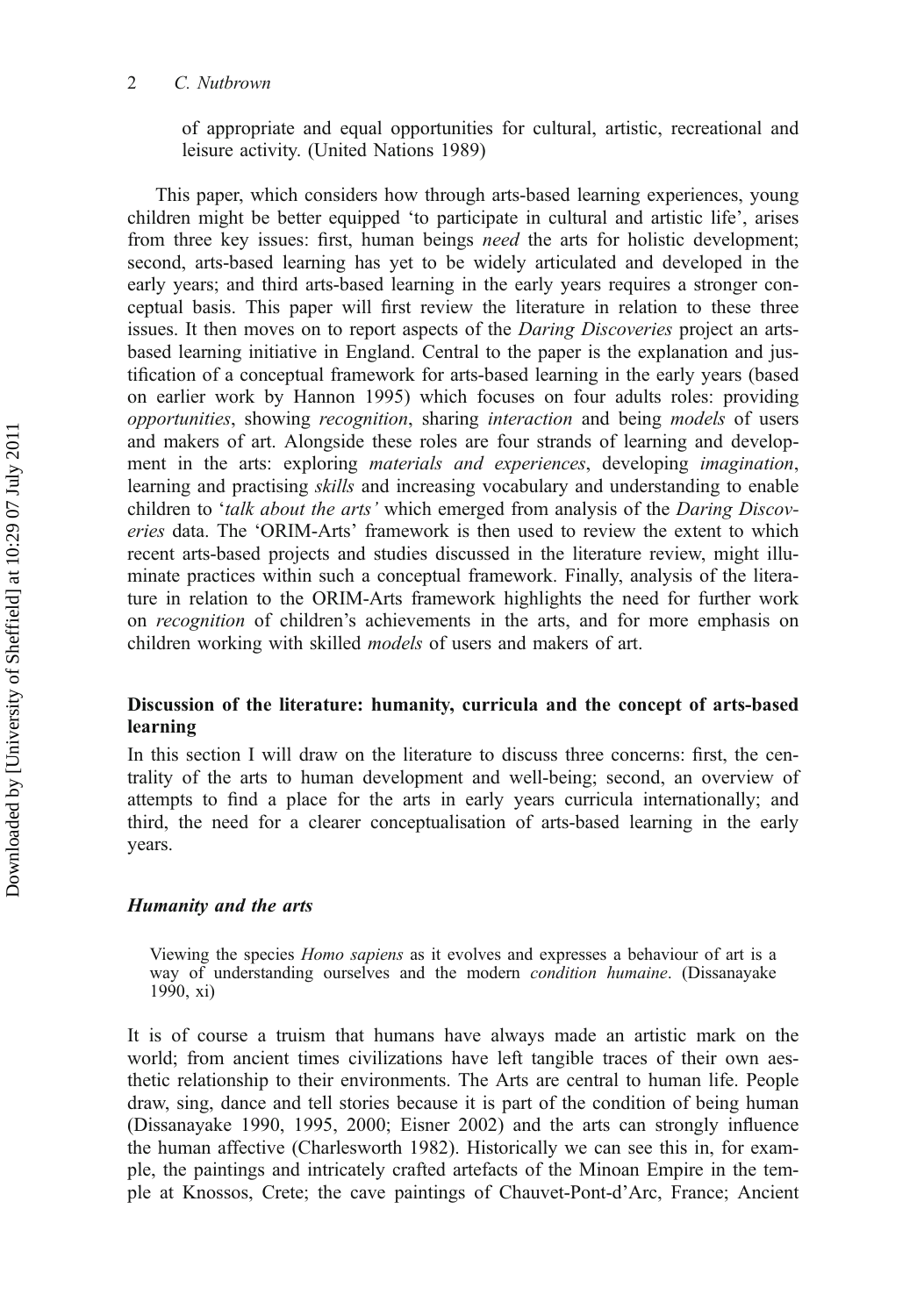Egyptian paintings and artefacts; five thousand-year-old sculptures in the painted galleries of the Hal Saflieni Hypogeum, Malta; and the numerous depictions of the prehistoric Navajo deity Kokopelli – found in thousand-year-old rock art, in the south western deserts and mountains of the US. All these (and so many more), depict the battles, beliefs, fears, lives and loves of their creators. Outside of plastic art, storytelling too, is essential to the human condition, and traditions of storying have evolved in every single culture as a *sine qua non* of its identity [the Travellers of Ireland, the Native American Indians, the Aboriginal people of Australia and the folk tales of Norway are only particularly noticed in the plethora of countless examples]. Stories, often passing on guidance for dealing with life's challenges (however big or small) have been told throughout humanity's generations (Murdock 1945; Brown 1991). 'All peoples tell stories', and the passing on of those stories through generations has been an important factor not 'merely' in the existential creating and sustaining of cultures, but indeed literally in terms of actual physical survival (Sugiyama 2001, 235). Since the beginning of humanity, men, women and children, have used the arts – images, stories and music – to depict their lives, to confirm their human identity, to communicate with others, to face their fears, to celebrate their triumphs, to mark events in their lives and civilisations; indeed, some of the oldest known artefacts have aesthetic or expressive elements to them (The British Museum 2009; MacGregor 2010).

Dissanayake (2001) goes so far as to suggest that infants are born with what she calls aesthetic incunabula, a sort of 'swaddling' which makes emotional effects of the arts discernible from the earliest months. The human need to seek out and organise through the aesthetic is what Clough (2002) calls an 'aesthetic attending', the way in which, as a condition of being in the world, we attend - through the senses - to the 'objects' we encounter:

Aesthetic attending to something is not a special or a marginal case peculiar to (selfconscious) artists, but one which can be systematically developed...only because it is the very foundation of intelligence. (2002, 85)

Thus, the youngest of human beings engage with the world first through an innate aesthetic attending, through their senses: they seek the oral satisfaction of the breast, the physical comfort of touch, their mother's voice, her smile, her smell. Babies are sensory beings; open to sensory exploration of everything they encounter (Trevarthen 1984; Goldschmeid and Jackson 1999). We could say that, from birth, we must seek experiences which smell, or taste, or feel or sound or look pleasing to us, because each of our senses craves satisfaction. Beyond Maslow's (1968) first level in his hierarchy of need, beyond the basics of survival, where food (any food) is satiating to the hungry, we prefer to eat food which looks good, smells inviting and offers interesting tastes. Beyond the basic human needs, we seek out experiences (clothes, furniture, places) which please our senses. The thesis at work in this paper is that, because human beings carry such *aesthetic attending* through their lives, always with the need for the sensory stimuli and satisfaction which can be found in many of the arts; because of this, education must pay due regard to the human need for aesthetics in the design of curricula. The argument here is that what is needed to satisfy *homo sapiens' condition humaine* in the early years of learning is a place for the arts.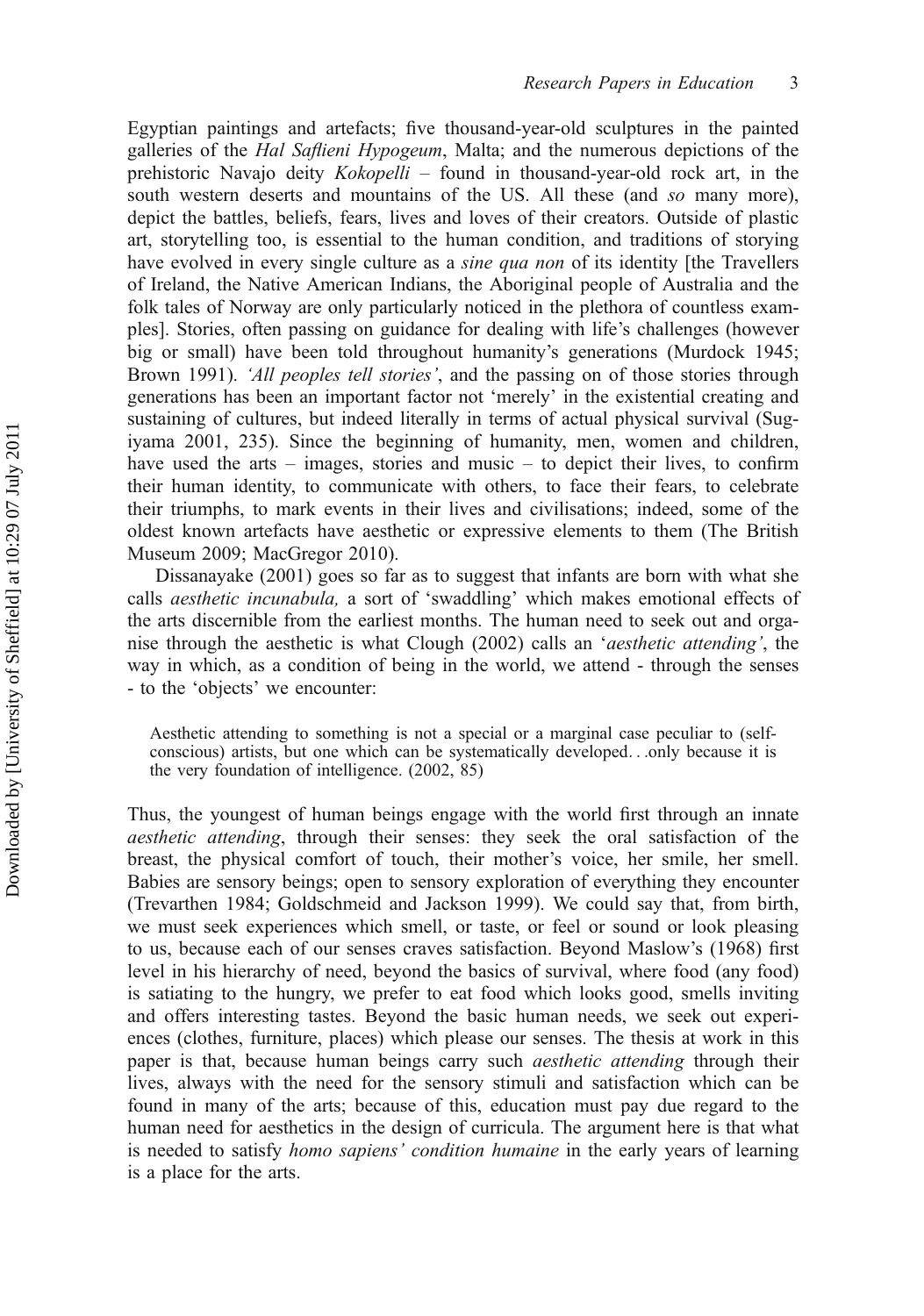#### 4 C. Nutbrown

## The arts in early years curricula

The arts and artistry as sources of improved educational practice are considered, at best, a fall-back position, a court of last resort, something you retreat to when there is no science to provide guidance. (Eisner 2004, 1)

Eisner (2004) offers a vision of how a pedagogy of the arts might inform education. He argues that the arts can offer six key features to a vision of education: the need to create qualitative relationships; an openness to uncertainty; the inextricability of form and content; cognition not being limited to the language with which it can be described; the relationship between thinking and materials: and, motives for engagement. He argues that education which has its basis in the arts can change the 'social vision of what schools can be' (13).

In recent times, however, worries in the US and UK the about pupils' under achievement in literacy and numeracy have lead to a demise of the arts in many schools, (NACCCE 1999; Chapman 2004). In the US, Chapman (2004, 4) commented that 'Arts education is atypical for young children...' and Bresler (1992) found that though teachers were of the view that arts were an expression of humanity and intrinsic to the 'self', few of them provided arts-learning experiences which connected with this view. Further, many teachers saw the arts as distractions from what they called 'the basics' that is literacy- and numeracy- related learning. Such was the concern in the UK towards the end of the 1990s that the Government introduced legislation to review the National Curriculum and pursue educational excellence which addressed concerns about standards of literacy and numeracy achievement, stating that:

If we are to prepare successfully for the twenty-first century we will have to do more than just improve literacy and numeracy skills. We need a broad, flexible and motivating education that recognises the different talents of all children and delivers excellence for everyone. (DfEE 1997, 7)

This 'flexibility and motivation' in education was to come partly from a new emphasis on creativity in the curriculum. In 2005, the Qualifications and Curriculum Authority (QCA) in England, represented creativity as having four characteristics:

First, they [the characteristics of creativity] always involve thinking or behaving *imag*inatively. Second, overall this imaginative activity is *purposeful*: that is, it is directed to achieving an objective. Third, these processes must generate something original. Fourth, the outcome must be of value in relation to the objective. (7)

Further, the QCA (2005) considered that pupils were thinking and working creatively when they were:

questioning and challenging, making connections and seeing relationships, envisaging what might be, exploring ideas, keeping options open, reflecting critically on ideas, actions and outcomes. (10)

By this definition, imagination – or 'possibility thinking' (Craft 2002) is a central component. Further, Burnard, Craft, and Cremin (2006) see 'possibility thinking' as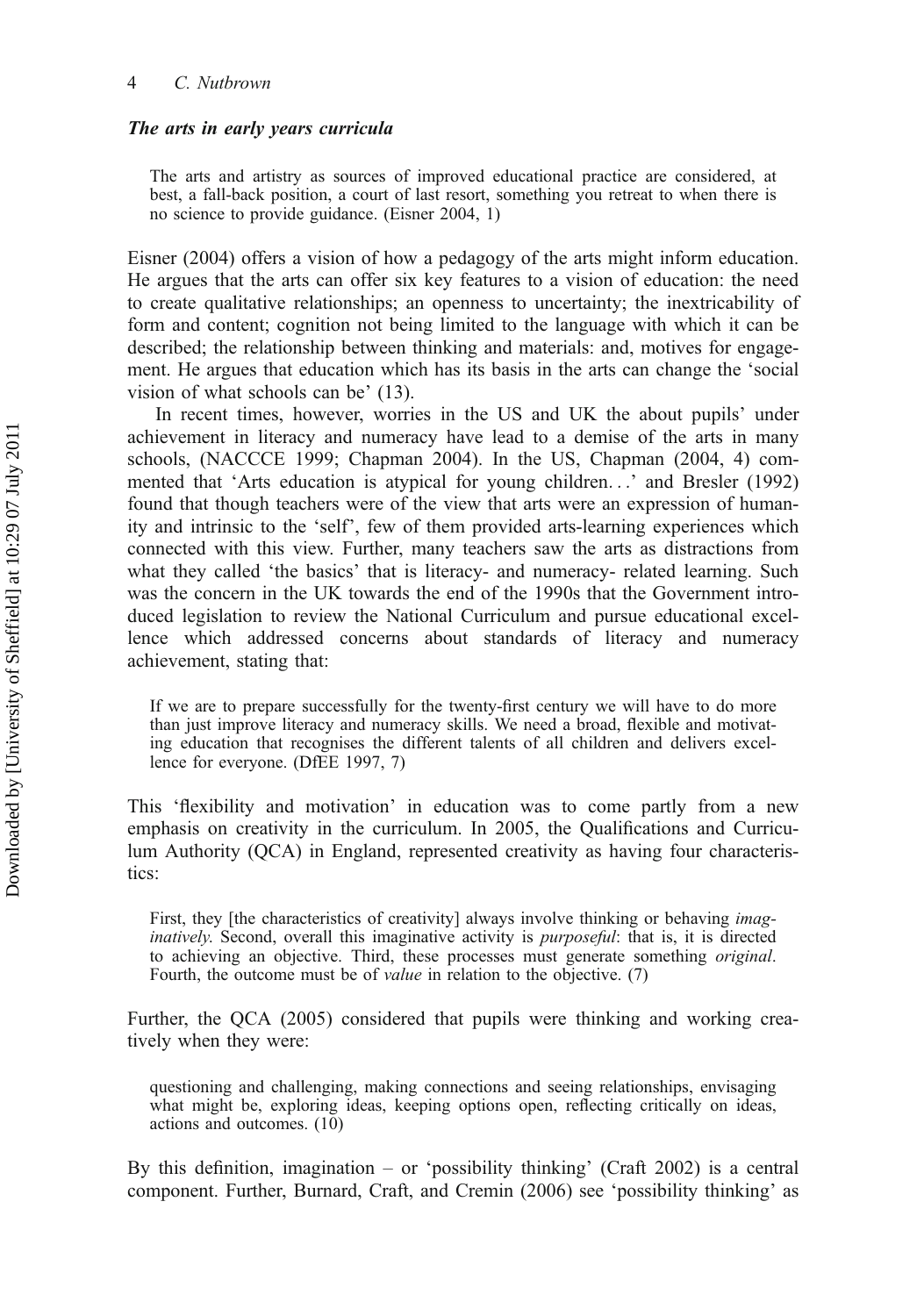taking place in an enabling environment where learners and teachers work together in a context which invites: questioning, play, immersion, innovation, risk-taking, imagination and self determination. Cremin, Burnard, and Craft (2006, 115) take this further, suggesting that 'possibility thinking' can be facilitated where teachers adopt pedagogical strategies which include: 'standing back, profiling agency and creating time and space'(113). This was found to be a useful model for the development of creativity and of creative pedagogies. It is also helpful in the context of this paper in identifying the clear distinction between the arts and creativity. Whilst the arts involve aspects of creativity, the arts as conceptualised in this paper, do not necessarily involve all the features of creativity as identified by the QCA or of the proponents of 'possibility thinking'. Creativity is much broader than the arts, and can reach into all areas of learning, whilst the arts, by their nature, include elements of creativity, but two are not synonymous. As Lin (2010) notes, in the case of drama:

Cultivating children's creativity is often referred to as one of the educational objectives of drama, and behind this objective is the assumption that creativity can be developed. There is little doubt that drama is powerful in fostering creativity, although the relationship between drama and creativity has only recently been made explicit in studies of the impact of drama on creative performance, such as development in creative thinking and problem-solving skills, social skills and language development. (Lin 2010, 109)

The focus in this paper is on ways in which the arts can support early learning, and not on the broader dimensions of creativity or creative learning.

Developments in Scandinavia (Barratt 2006; Hopperstad 2008a, 2008b; Pramling Samuelsson et al. 2009) and in Northern Italy, (ReggioChildren 1995) show how a focus on the arts can enhance children's learning both in the arts and other aspects of their development. The widely acclaimed work of Reggio Emilia (Filippini and Vecchi 1996) has long-demonstrated how an arts-based curriculum and the involvement of experienced artists as well, as teachers, can give rise to many forms and foci of learning in the early years. Such projects promote sustained, shared thinking; and can foster children's learning in community. In Sweden a physical environment and adult involvement which stimulates and enables children's dramatic play has been shown to enhance young children's imaginations and involvement (Lindqvist 2001). Studies and projects in the UK have confirmed that the youngest children can respond to, and enjoy, involvement in the arts. Initiatives in art galleries and museums designed especially for young children and their parents have shown how artist involvement can open up new avenues for young children to explore and enjoy the arts (Hancock and Cox 2002; MacRae 2007; Eckoff 2008). The importance of talk and storytelling in early years settings has consistently, been shown to be central to all areas of learning (Thompson 1990; Harrett 2002); something the ancient civilisations and indigenous communities of Australia, Ireland, New Zealand, Peru and the US for example, have long known. Recent artsbased learning projects<sup>1</sup> have shown that the involvement of artists can enhance the early years curriculum (Gillespie 2006; Brown, Benedette and Armistead 2010), and early years curriculum policy in England (up to 2010) as a matter of policy at least, acknowledged the place of the arts in young children's learning (Department for Children Schools and Families 2008). In 2008 (DCFS) the Early Years Foundation Stage focused attention on six areas of learning: Personal, Social and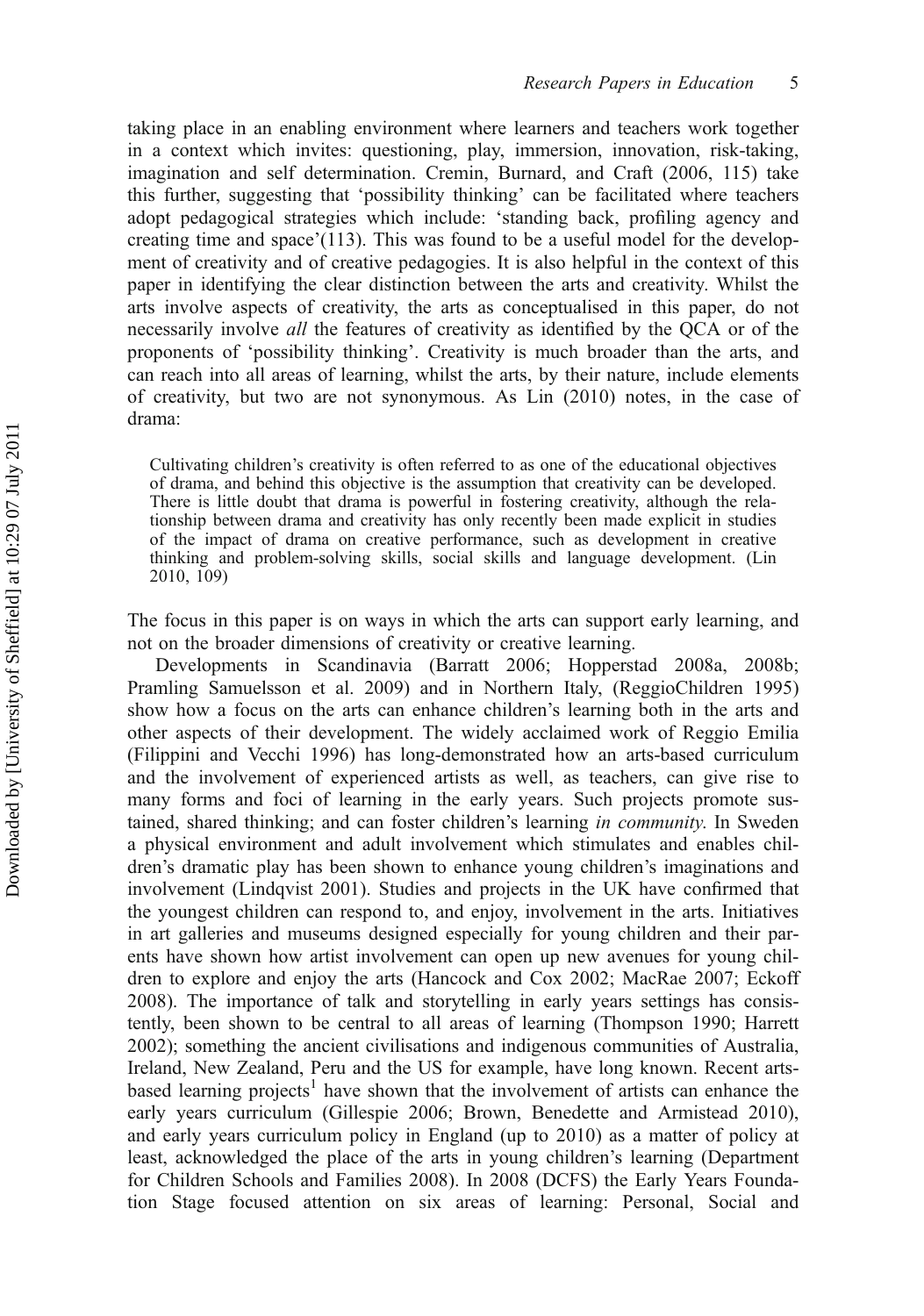Emotional Development; Communication, Language and Literacy; Problem Solving, Reasoning and Numeracy; Knowledge and Understanding of the World; Physical Development; and, Creative Development. The six areas of learning were said to be:

...equally important and depend on each other to support a rounded approach to child development. All the areas must be delivered through planned, purposeful play, with a balance of adult-led and child-initiated activities. (DCFS 2008, 11 para 2.5)

'Creative development' was defined in the EYFS thus:

Children's creativity must be extended by the provision of support for their curiosity, exploration and play. They must be provided with opportunities to explore and share their thoughts, ideas and feelings, for example, through a variety of art, music, movement, dance, imaginative and role-play activities, mathematics, and design and technology. (DCFS 2008, 16 para 2.17)

There was no specific mention of the arts per se, and, as already discussed, 'Creative Development' is not the same as experience and appreciation of the arts.

The arts enhance early years curricula, not simply by promoting children's ability in traditionally established areas of learning and development but also in those lesser mentioned, but centrally important, areas of life (Dissanayake 1990, 2000; Eisner 2004). Young children need the arts to help them learn central lessons in life (Gardner 1990; Eisner 2002) such as how to: communicate ideas, collaborate with others, persist with a problem, deal with disappointment, and enjoy the support of peers and adults (Nutbrown and Jones 2006).

The importance of the arts as nourishment for humanity is visible in examples world wide: the West-Eastern Divan Orchestra founded by Daniel Barenboim and Edward Said, is a testament to the hope that music made by young people can help to heal and bring understanding and tolerance of different beliefs and cultures; Live Music Now, a charity established by Yehudi Menuhin, the Russian-born virtuoso violinist and teacher, aims to bring the 'joy and inspiration of live music to those who have limited access to conventional music-making'.<sup>2</sup> The work of Live Music Now shows how music can support the social, emotional, physical and educational development of those (often underprivileged) children and adults who participate in its projects leading to: social cohesion, teamwork, participation, confidence, communication, positive mental and physical health and social justice.

Seeing the possibilities of song, dance, music, drama, paint, sculpture and storytelling for enhanced teaching and learning, is not a new concept. Valuing of the aesthetic can be traced in the work of Comenius, Rousseau, Froebel and Pestalozzi where rhyme, verse, song and storytelling were regarded as important to young children's development. Inclusion of the arts in curricula also helps young children to develop vital aesthetic tendencies which are so much part of their humanity (Dewey 1902; Gardner 1989; Dissanayake 1995; Eisner 2002). What a systematic use of the arts in the early years brings to children's *aesthetic attending* is precisely that: a 'system' which is able to speak to the child's own biological, emotional and cognitive systems because they share the same systemic structure. The art forms that young children thus encounter are 'merely' more sophisticated expressions which model and gently nurture their own striving to express, showing the nascent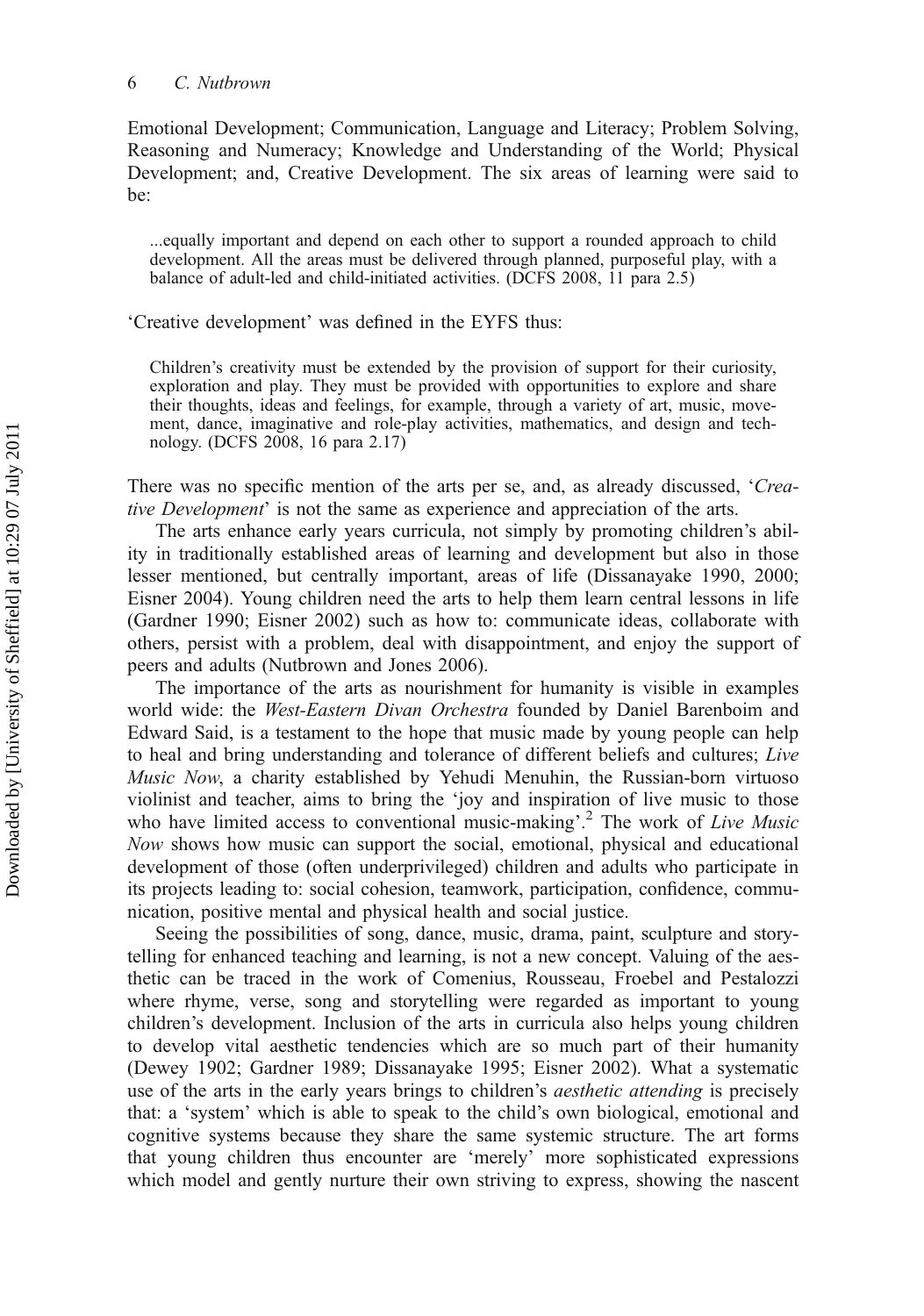artist how her early marks and mouldings and makings rightfully belong in the cultural world of which she is taking her place as a citizen.

Therefore, we could say that children engage spontaneously in the arts because it is a most natural thing for them to do. Their Aesthetic Incunabulae (Dissanayake 2001) mean that (barring impairment) babies suck, and grasp, and gaze, and move, and babble; toddlers readily dance to music, clap to a tune and speak with unmistakeable tunefulness in their voice (Marsh 2004, 2010; Lamont 2008). And they do these things because it is impossible for them not to; they are sensory beings, and thus need to learn and grow and develop in environments which satisfy such innate desires.

On the whole, in England, young children's experiences of the arts have not been nurtured in ways which would support their art-attuned development; these have been much neglected. As far back as the 1950s Kellogg (1955) noted the way in which drawing was devalued by kindergarten teachers. In the 1990s, Holt (1997) registered concern at the poor standard of art teaching and called for a new approach in the early years with 'a comprehensive pedagogy for art in the early years of education' (100). Children's schematic development through movement, speech and graphic representations has often been poorly nourished through a narrow and play-limited curriculum (Nutbrown 2006). Their opportunity to create from their own imaginations limited to small corners of their preschool settings known as 'the creative area' and their holistic development has often been stunted in the drive to promote literacy and numeracy to the detriment of the arts and play (Anning and Edwards 2003). And all this, it seems at the expense of a more holistic development which includes the arts as integral (if not central) to young children's development and learning.

Internationally, research into aspects of arts-based learning often focuses more specifically on the *practice* of elements of particular skills in the arts, playing an instrument or singing, for example, (Young 2005) and development of repertoire and skill (Barrett 2006, 2009; Young 2008) rather than the experience and more holistic development and understanding of music per se (Young 2008) for which they are 'wired from birth' (Trehub 2003, 3). We know little about the place of dance in early years curricula, (Bannon and Sanderson 2000) and the use of poetry, dance and graphic arts in the early years appear to be 'means to ends'. Such art forms are sometimes used as vehicles through which other things are taught and other educational difficulties solved, rather than experiences of learning in their own right (Brown, Benedette, and Armistead 2010). This is what Pramling Samuelsson et al. (2009) refer to as 'music for children' or 'children's music' rather than music integrated with other elements of the arts (Jordan-Deearbo and Nelson 2002), and was a concern identified in the early 1990s in the US (Bresler 1992). Central to this paper is how early learning can be supported by a clear conceptualisation of children's experiences of the arts. As Pramling Samuelsson et al. (2009) put it:

The arts are foundational constituents of early schooling. They deserve to be taken seriously as forms of knowledge in themselves that children should be given opportunities for developing their knowledge of. Hence, we argue for the importance of helping children, thorough pedagogy, to develop domain-intrinsic knowing of the arts, rather than merely using the arts as means for developing art-extrinsic knowing. Learning in preschool and the first years of primary school cannot only be matters of mathematics, reading and writing. That is too limited a view of human capabilities and cultural life. (132)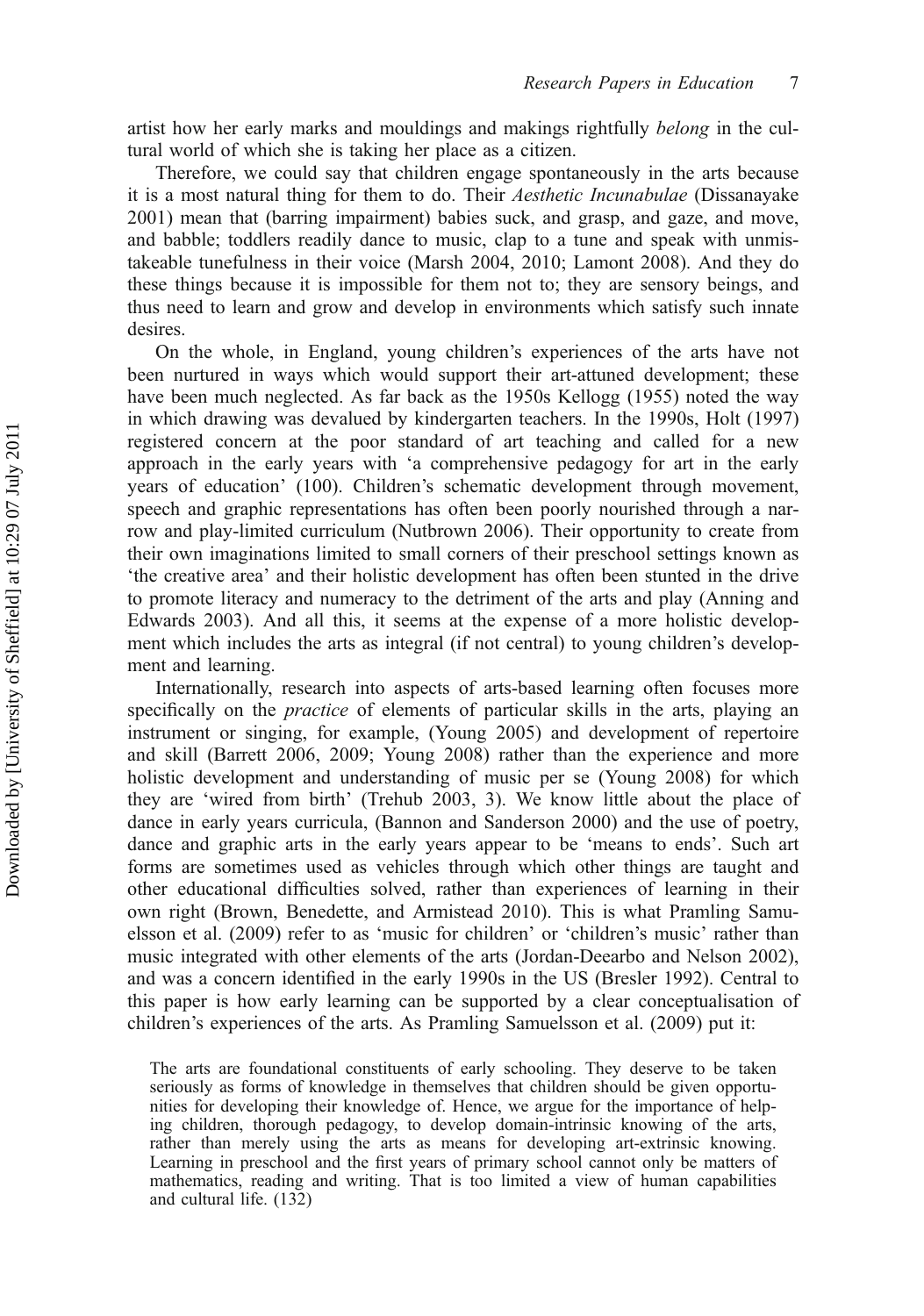Instances of poor quality, or of low levels of importance being attached to learning of and in the arts is not a new phenomenon (Young 2005). Indeed, Bresler (1992) found that arts education in the US was a low priority in practice (even if theory argued for its prominence) and that elementary teachers were, on the whole, poorly resourced to teach the arts. Teachers in the UK have been said to lack competence in arts teaching (Pound and Harrison 2003), a view also supported in earlier research in the US (Bresler 1992). This is perhaps because, as Pramling Samuelsson et al. (2009) argue, many teachers do not themselves 'practice' any art form – be it painting, dance, making or listening attentively to music – they do not necessarily have these aspects of life experience to underpin their sharing with children. They argue that professional development is essential for teachers to teach the aesthetic arts meaningfully in order to promote instances:

Where the arts, or aesthetics, are regarded as goals in themselves, and not just as means for something else (for example to achieve social ability or support emotional development)....and where meta-cognitive talk is brought into a learning situation. (Pramling Samuelsson et al. 2009, 127)

# The concept of arts-based learning

Alongside the commonly held belief that the arts are 'fun' and the sciences are 'work', one of the difficulties which early childhood education faces is a lack of clarity around what arts-based learning actually is. How do kindergarten teachers conceptualise the ways in which they offer experiences of the arts to young children? Do they see art for 'arts sake' or the arts as means of representing a self (MacRae 2007) or as integral tools of pedagogy, or as a way of addressing other concerns (such as the learning and development of children at risk) (Brown, Benedette, and Armistead 2010)? Of course, there is no real need to choose; all can be legitimate approaches to teaching and learning, and bona fide uses of the arts, so long as children experience arts in and of their own right as well as a means by which they also learn other things. What is important is that the parts of curricula categorised as 'arts' are clearly conceptualised. We also need to attend to what research tells us about children's learning encounters with the arts and how children's aesthetic appreciation of the arts also might support a range of learning.

Hopperstaad's (2008a) study of the relationships between children's drawing and peer interaction in drawing sessions involved children aged 5–6-years old in two Norwegian primary schools who participated in teacher-initiated activities which included drawing. Taking Kress' (2003) semiotic perspective on drawing, Hopperstaad suggests four categories of interaction around the drawing of signs: informing each other about the meaning; solving difficulties with the drawing; exploring and making judgements. Hopperstad argues that drawing in educational settings encourages peer interaction where 'talk about ways of drawing' (136) could be categorised as: planning, naming, explaining, asking questions, seeking help, offering help, narrating, dramatising, associating, evaluating and instructing (136). Hopperstad (2008a, 2008b) also identifies peer support in the development of drawing skills and solving difficulties in relation to their drawings by asking others 'how I can draw a ...'. and evaluated their drawings by saying things like: 'it's cool, 'that's nice', 'that's weird' and other critical appraisals. A study of children in England talking and drawing (Coates and Coates 2006) emphasised that teachers often found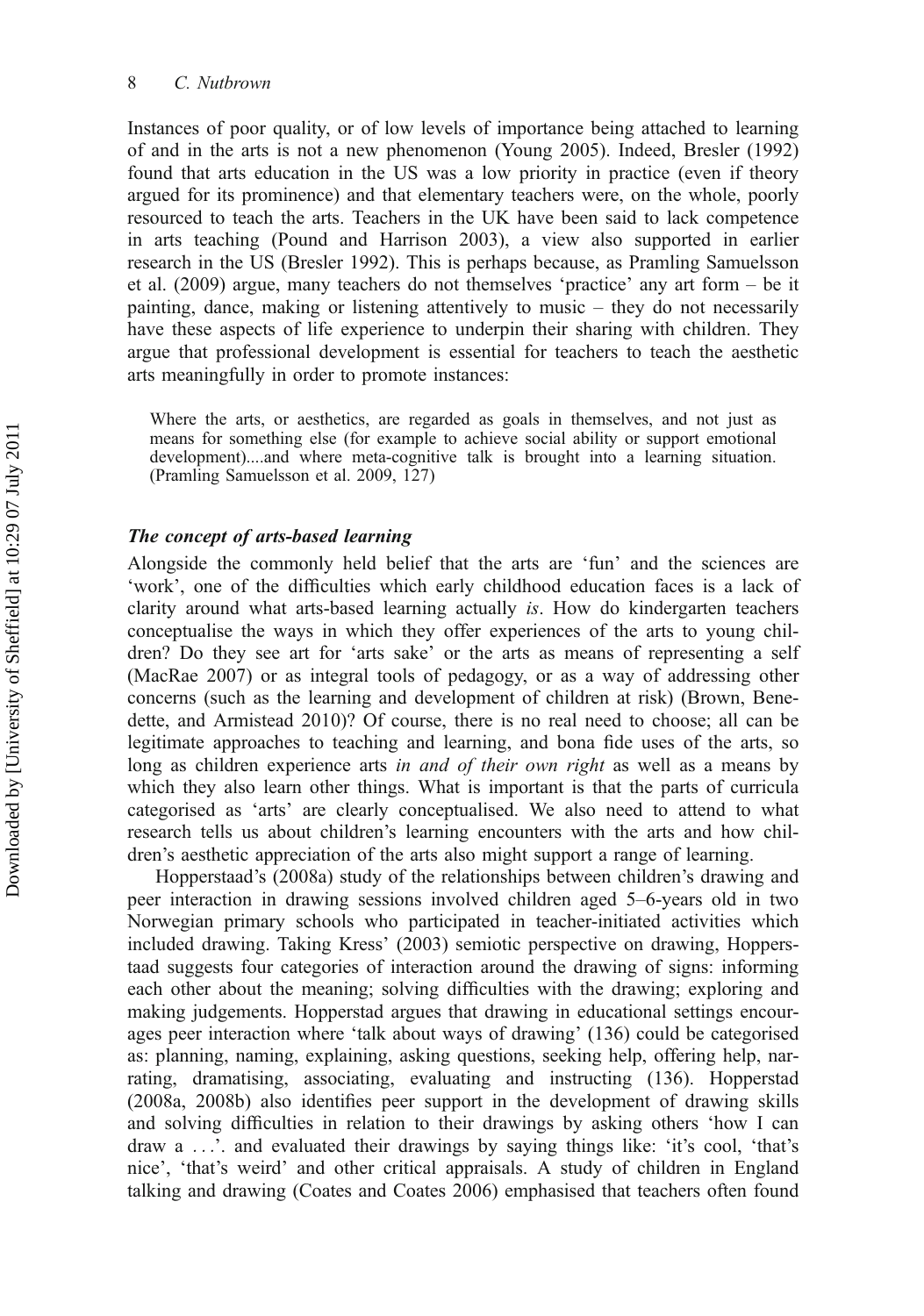it difficult for to see children's drawings through anything other than 'adult eyes' (222). Coates (2002) and Coates and Coates (2006) argue that if teachers listen, much can be learned from children while they draw about their interests, enthusiasms and capabilities. They stress the importance of listening to what children say while they draw as well as *about* the finished product and on the important role of the adult in valuing children's talk as part of their imaginative, creative and conceptual development. Similarly, a study Dutch study of the narrative elements of children's drawings identified the importance of talk and storying (van Oers 1997).

Pramling Samuelsson et al. (2009) focussed largely on teachers' interactions with children around skills in three elements of the arts: music, dance and poetry. Writing from a Swedish perspective, they note:

The aesthetic subjects have always had a place in education for children in the early years. Teaching and learning for children in preschool, kindergarten and primary school have relied upon the creative subjects in making children aware of the world around them and of their own creative and artistic competencies – even though emergent reading, writing and mathematics have lately been seen as more important. (119)

Pramling Samuelsson et al. (2009) argue for a theoretical framework for teaching the arts based on developmental pedagogy. They note that empirical studies on learning music, poetry and dance in the early years are lacking. Their study includes talk as part of their tripartite developmental pedagogy framework – with stress on the importance of engaging the child in *meta-talk*  $(126)$  – and examples of teachers creating opportunities for children to imagine. MacRae (2007) argues that 'we should not be afraid to use "art language" with children, but we should not insist on pre-specified vocabulary as evidence of their knowledge' (169). Indeed, Haydon and Daly (2008) demonstrate how sustained opportunities for children to draw in partnerships with residents of a home for senior citizens, and to communicate their ideas to each other, can bring benefits to both the children and their collaborating elders.

In a study of children's invented songs, Barrett (2006) demonstrates the potential of providing children with opportunities to imagine through the invention of songs and stresses the value of interaction with children as they sing their invented songs. Barrett (2006) argues that invention of song is intrinsic to young children's development yet, 'The improvisatory nature of young children's invented song is often discounted as an inability to "fix" a musical idea, and a sign of musical immaturity' (218). Whereas, Barrett argues, 'fixing' is not a priority for young children whose focus is the 'invention' and exploration of ideas. In a further study of music in everyday lives of two-year-olds, Barrett (2009) highlights children's use of known and invented song and music-making and the importance of interactive music-making with parents and other family members, a point also emphasised by Creech and Hallam (2003) who stress the importance of parent–child interaction in the development of musical skill.

Our understanding of children's skill in invention and representation is also extended in Matthew's (1998) insightful analysis of children's representational drawings where he argues that:

What we represent, the forms this representation may take and how far societies support the growth of representational and expressive thought, are pedagogical, social and political issues. (105)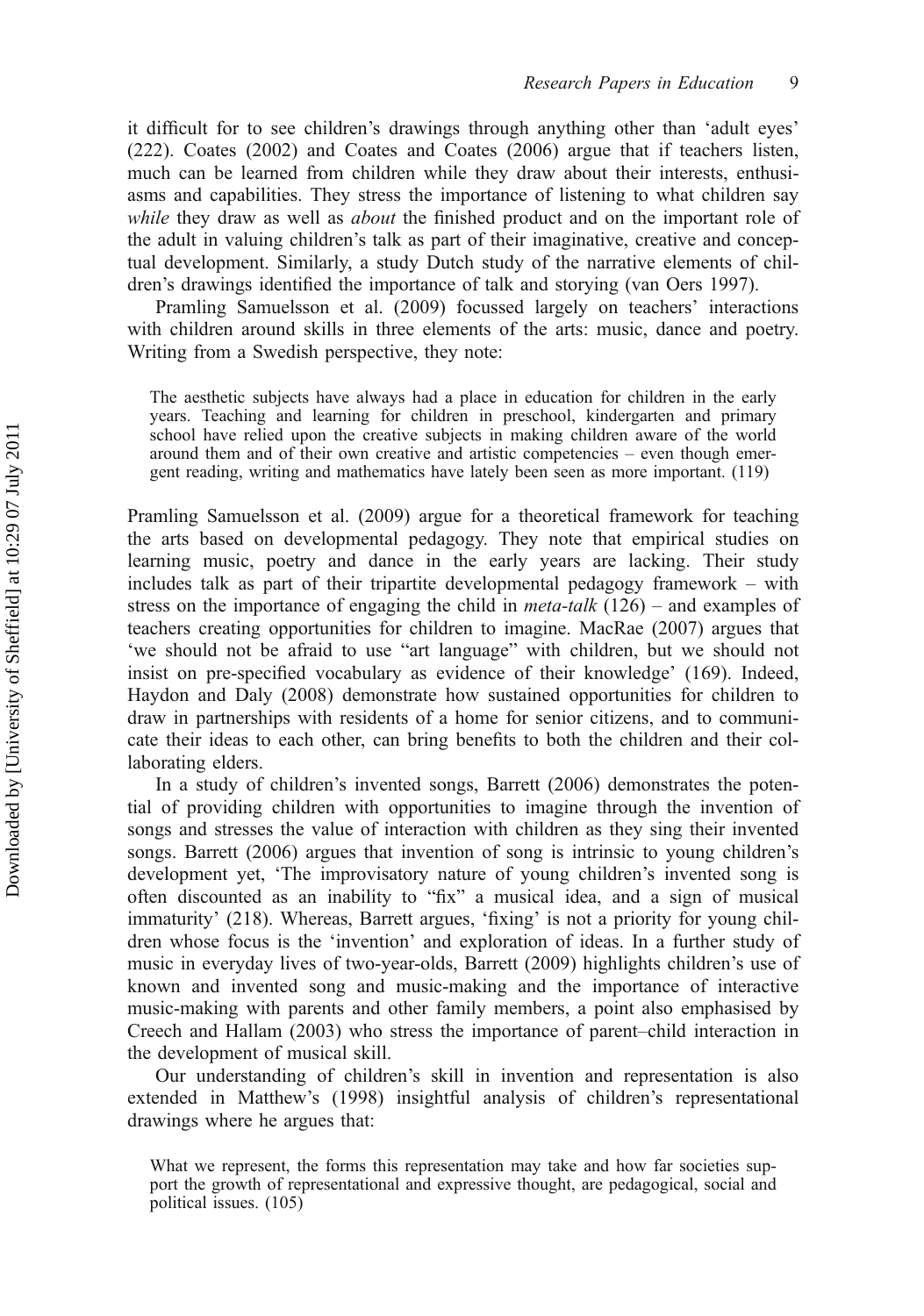Matthews also points to the importance of children having opportunities to interact with adults in the development of their skills of graphic representation, a strategy adopted by Frisch (2006) in a study of teaching drawing skills to Norwegian children, and further recognised by van Oers (1997) in a Dutch study which took a Vygotskian perspective on the development of sign and the importance of shared talk.

Bowker and Sawyers (1988) identified the importance of children's exposure to high-quality art and 'ownership' of such art through the hanging of prints of paintings in their own homes and involvement in choosing art (from a 'high quality' selection) for hanging in their preschools – essentially their recommendation was that children should be exposed to examples of 'high quality' paintings which were good examples for them to look at and respond to. That children have good adult models to demonstrate skills and to tutor them is crucial, as can be seen in the example of Reggio Emilia; a pedagogic approach to the arts in the early years means that children have the best of opportunities to make art alongside good models. The skilled *atelierista*<sup>3</sup> and pedagogues of Reggio Emilia understand that to work with young children in the arts is to nurture their humanity and their place in community. Similarly, Nyland, Ferris, and Dunn (2008) report a study of a music programme based in an Early Learning Centre in Melbourne, Australia, which promoted the arts with the aim of supporting and promoting the image of the child as 'creative, capable and inquisitive'. Nyland et al. describe the programme thus:

drawn on the work of Jean Piaget, Lev Vygotsky, Jerome Bruner, Rudolf Steiner, Howard Gardner, and on the work of Reggio Emilia projects, Developmentally Appropriate Practice (drawn from Piaget and Erikson) and 'High Scope'... the resulting approach to learning is a 'responsive curriculum', a child-centred program involving children in problem-solving, experiential processing, creative expression through artistic endeavour, and in development through constructive relationships. (Nyland, Ferris, and Dunn 2008, 75)

What the Melbourne-based Early Learning Centre and those in Reggio Emilia offer are ideas and practices which are helpful in articulating a theoretical basis for children's arts-based learning. What early childhood education needs is a thorough conceptualisation of such an approach, and for arts-based learning opportunities to be conceptually grounded so that children's learning in such contexts can flourish.

# A conceptual framework: opportunities, recognition, interaction and models The ORIM-Arts framework

A UK study has suggested that adults can provide four things in order to support children's development, by providing Opportunities, Recognition, Interaction and a Model for their children (Hannon 1995; Nutbrown, Hannon, and Collier 1996). Adults provide many opportunities for children to do things, in everyday life they offer: events, materials, toys, equipment, space and time. We can see such opportunities as a set of 'permissions' to do things. Children need recognition, acknowledgement of their achievements, and adults show recognition in many ways: praising efforts, telling others what the child has done, celebrating their successes, taking photographs, taking an interest in and displaying their work. Children need interaction with adults who to spend time with them, supporting, explaining, endorsing, talking about what they are doing and challenging them to move on from what they know about to do more. Adults interact with children in many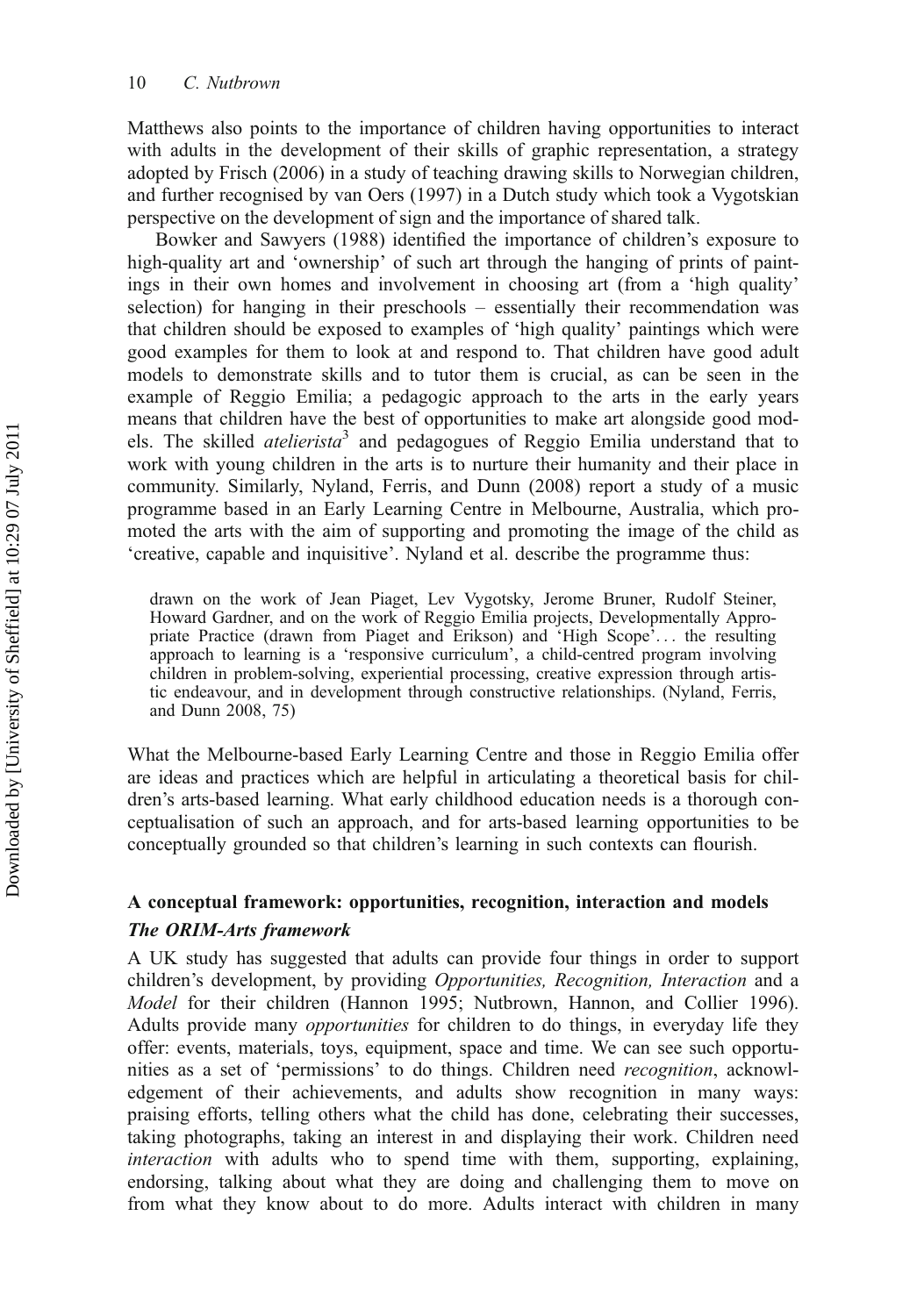different ways: by talking, demonstrating, tutoring, involving children in real tasks and projects and playing games. Through such interactions adults can enable children to progress from what they can do now with help to becoming more independent in the future (Vygotsky 1978). Adults can act as powerful models; children imitate what they see in everyday life. Awareness, and healthy exploitation, of the power of the adult model is important. Young children learn through the adult models they see, family members, adults in preschool, television characters and personalities, to name but a few.

These four adult roles (opportunities, recognition, interaction, model) were originally conceptualised in the *ORIM framework*, first developed in relation to parents supporting their children's early literacy development (Hannon 1995; Hannon and Nutbrown 1997; Nutbrown, Hannon, and Morgan 2005). It has since been used in practice to support parents of young children who wanted to do more to help their young children's early literacy development. By focusing on the four key roles parents can play, alongside elements of early literacy, the ORIM framework helped to make more explicit, the support parents' could offer their children. This framework has since been usefully adapted to focus on other aspects of learning: in relation to the training of early years practitioners, the development of self-esteem in young children and adult community literacy (Rigo-Toth and Ure 2000; Roberts 2001; Fagan 2000). Most recently, it has been adapted as a tool for arts-based learning in the early years (Nutbrown and Jones 2006). The four adult roles that make up ORIM can be explored and exploited in relation to adult roles beyond those of the parent and in relation to the arts; combining these together with key strands of development in the arts gives the ORIM-Arts framework.

The ORIM-Arts framework (Figure 1) maintains the four key adult roles, adapting them for settings and artists whereby they can provide Opportunities, Recogni-



**STRANDS OF LEARNING AND DEVELOPMENT IN THE ARTS** 

Figure 1. The ORIM-Arts framework.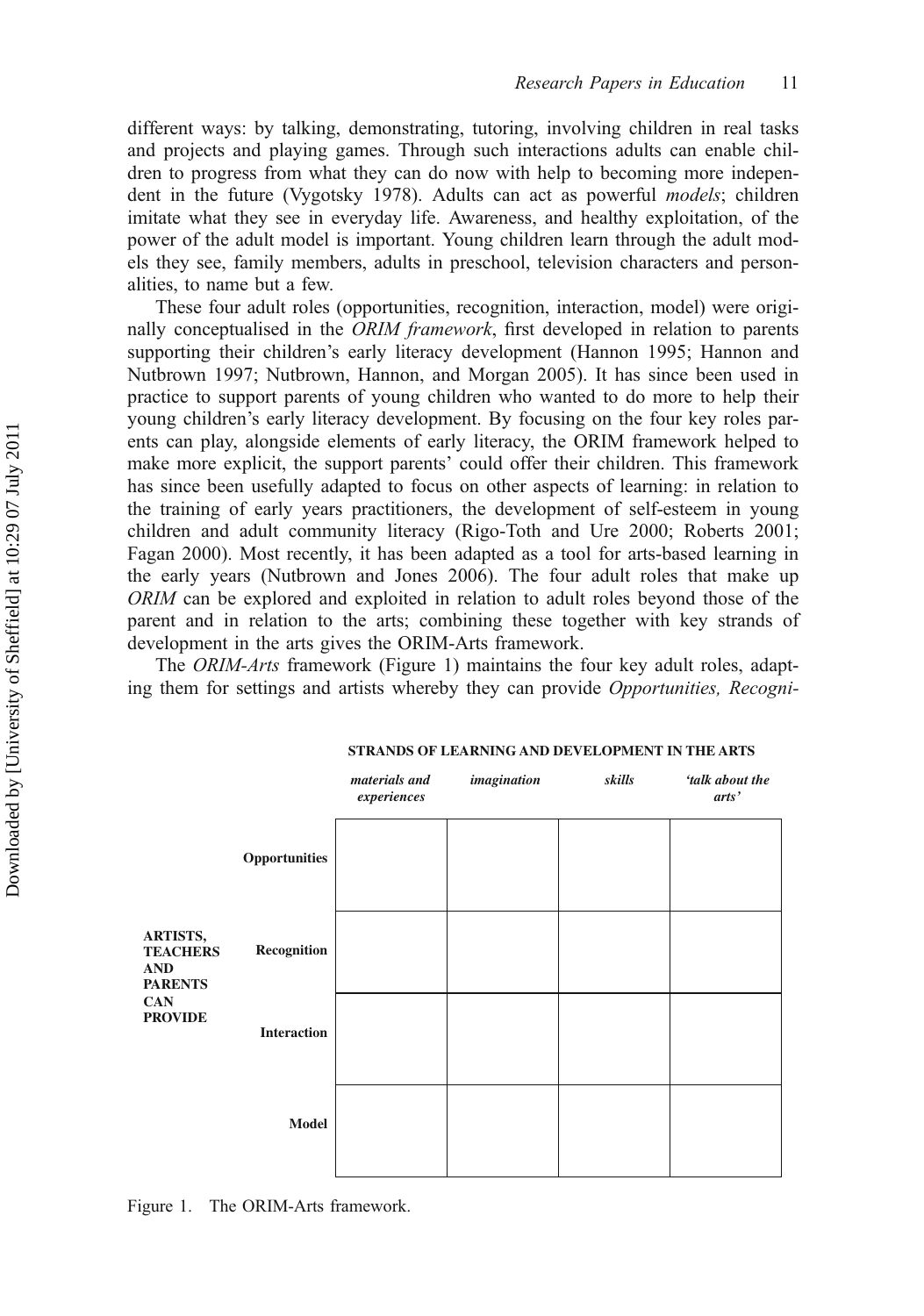tion, Interaction and a Model of artists and users of the arts. The next section, sets out the aims, methodology and outcomes of a project which developed and used the ORIM-Arts framework.

# Daring Discoveries: an example of arts-based learning in the early years

# Project context

The Daring Discoveries project (Nutbrown and Jones 2006) was one of many education projects funded during the first decade of the twenty-first century by the Arts Council in England. The work carried out by artists in residence and in partnership with early years practitioners in six group settings identified the contribution of arts-based learning to all aspects of children's early learning and led to the development of a framework which can be used to conceptualise arts-based learning in the early years. This section reports the methodology of the *Daring Discoveries* project, an example of the many rich initiatives which can be provided for children in order to enhance their arts-based learning.

# Daring Discoveries: research design and methodology

## Project aims

The project aimed to:

- Involve professional artists in providing enriching arts-based experiences for children aged six months to five years in six early years settings.
- Explore and document the learning experiences for the children.
- Identify features for successful involvement of artists in early years settings.
- Conceptualise the process and content of the arts-based learning being adopted.

## The early years settings

Six settings in a market-town in Northern England were selected for the project, chosen because they were typical of the varied forms of early years provision available in UK at the time, and because they expressed a willingness to collaborate with artists to develop work in their setting. One group (0–3 year olds) met in a community library, another on a purpose-equipped mobile 'playbus' (0–3 year olds); one local authority nursery class (3–5 year olds), one school entry class (4–5 year olds) and two private fee-paying day nurseries (0–5 year olds).

# Artist involvement

In Phase 1 of the project, each of the 6 settings had 18 'artist sessions' spread over 18 weeks, and the artists worked within limits of the environment of each setting. Phase 2 consisted of work in one setting where more intensive artist involvement was possible with two artists working together in the setting for a full week (20 'artist sessions'). Whereas the settings in Phase 1 were chosen for their variety, the Phase 2 setting was chosen because it could provide the best environment of the six original settings, including: dedicated work space, materials and equipment could be left undisturbed for the whole week, most of the children attended on a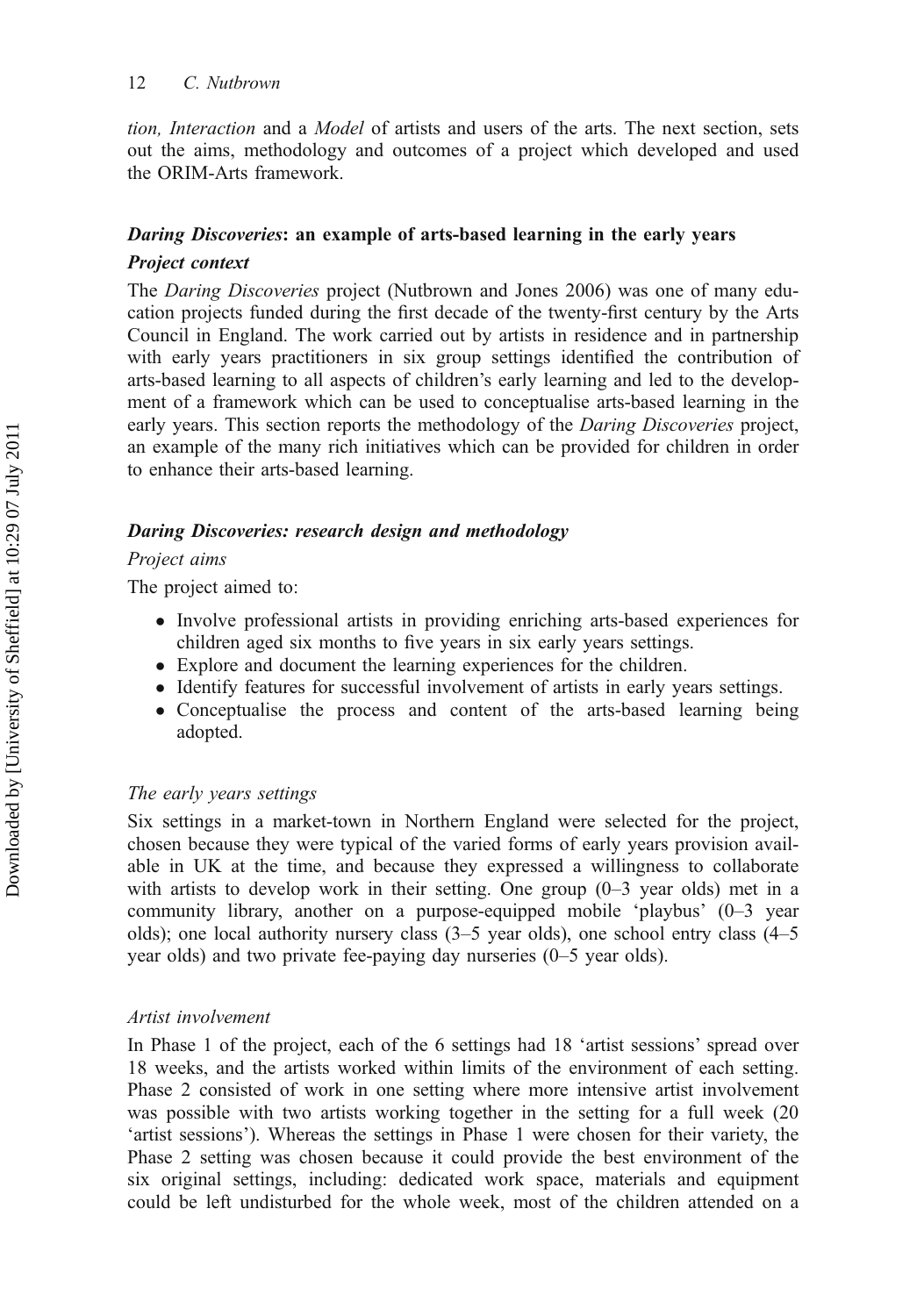full-time basis, a large outdoor space, children aged 6 months–5 years. Together, Phases 1 and 2 comprised a total of 128 'artist sessions', amounting to over 250 hours artist engagement. Data from Phase 1 were used to develop the ORIM-Arts framework which was then tested in Phase 2.

#### Ethical issues

As with all research involving young children as participants it was important in this project to ensure that the all ethical issues were identified and addressed, both at the beginning of the project and throughout. The use of photographs as a form of data and as illustrative of observational data meant that issues relating to anonymity, protection and confidentiality had to be carefully discussed with parents and practitioners. Prosser (2000) identifies visual methods as having 'no established history of ethical protocols' though these are now developing for as Pink (2007) suggests, ethical practices are culturally defined and collaborative research designs are more likely to be ethically sensitive than those which treat participants as 'objects'. Visual methodologies, offer new opportunities to researchers and generate exciting possibilities of newer forms of data which do not rely solely on the written word (Rose 2001; Pink 2007, 2009), and in so doing they bring new ethical challenges – mostly relating to participants' privacy. Flewitt (2006) recommends carefully negotiated permissions for all images used, something which was done on an individual basis with parents (and children where appropriate) in the Daring Discoveries project. However, in this project Flewitt's recommendation of '"fuzzing" of participants faces' (559) was not followed because the expressions on the children's faces were an important part of the data and much of the meaning would have been lost if their faces were obscured (Nutbrown 2011). The children in this project were *participants* first and foremost, but they were also the *subjects* of much of these data. (Nutbrown and Jones 2006; Flewitt 2006; Pahl 2007; Clark and Moss 2008). One issue which was of concern was what Latham (2008) calls an inevitable 'Othering' of children something which Christensen and Prout (2002) might see being addressed through the achievement of an 'ethical symmetry between children and adults' where shared values need to be worked out. Balancing issues of 'protection' with the importance of doing justice to the portrayal of children in research are matters for constant discussion (Danby and Farrell 2004) within the contexts of the research. In this ethical and moral context, and in a climate of concern for the protection and well-being, informed consent was obtained for children's participation in the work with artists and, separately and additionally for the use of agreed images in the development and dissemination of the project. This requires a certain level of careful guardianship of the images on the part of the researcher to avoid the inclusion of images and vignettes which might later embarrass or harm the children. As with all projects involving young participants, the duty of care in this research project lasted well beyond ethical approval to conduct the research and continues throughout the dissemination process. All images in this paper are included with full permission of parents.

## Data collection

All sessions in Phase 1 were documented (by observers using note books and cameras). Observations were carried out by two early years professionals who were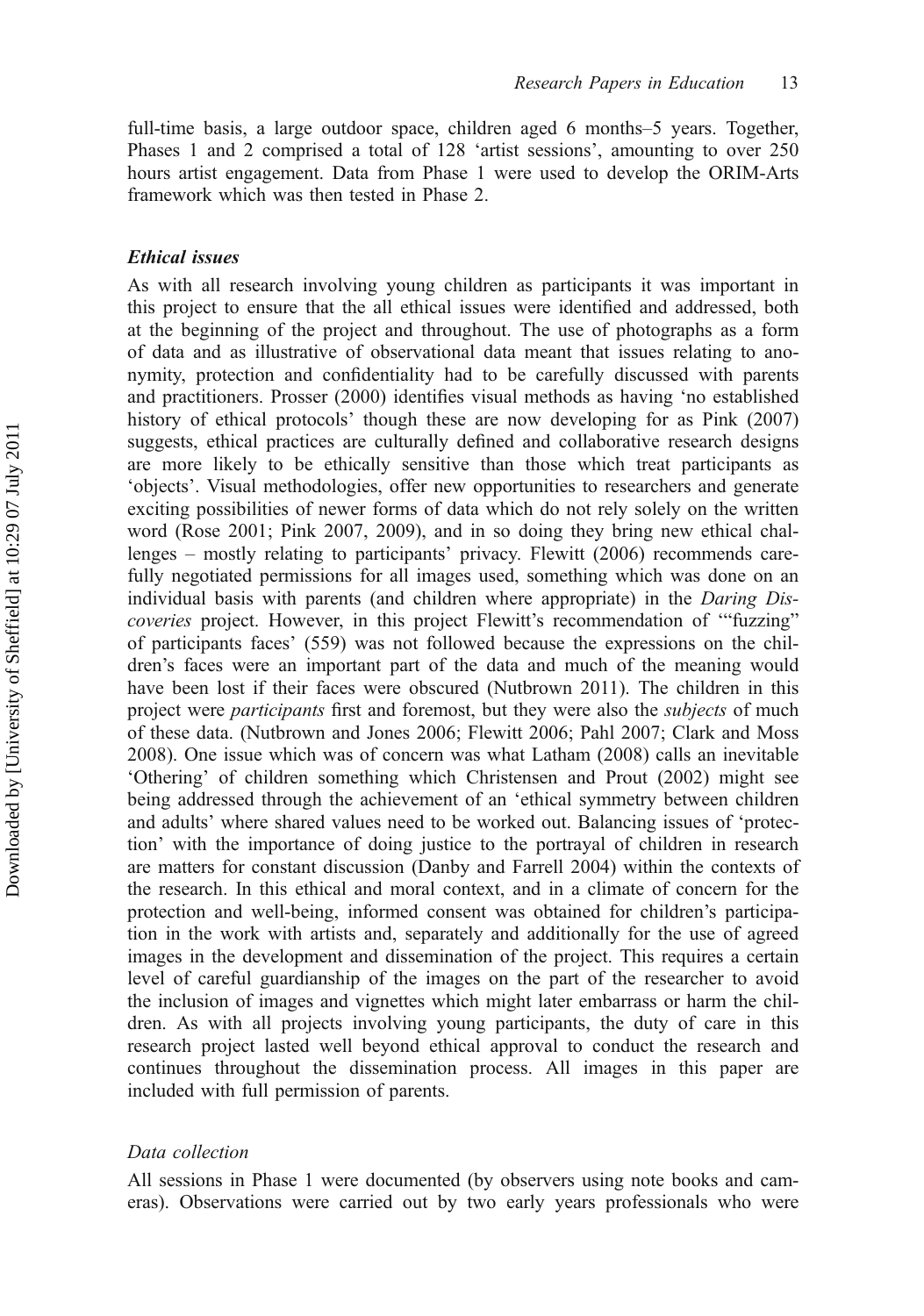experienced in making observations of children in early years settings. On some occasions both observers observed the same session, mostly they worked independently. Co-observation was used for checking on the types of observations being made and the focus of those observations. The observers discussed how they selected the specific foci for observations and their strategies for capturing what happened and what was said separately from their own judgements and interpretations of those events. The observers used an open format for documenting the sessions and worked their notes into a narrative form with accompanying photographs which they had also taken, after the session was over. This amounted to over 250 hours of observational data and some 6,000 photographs. The following observations from data-documentation, chosen because they illustrate the types of activity, a spread of age range and different artist and child involvement, show the style and content of the data collected in Phase 1.

Observation 1: Tabitha and the glue . Tabitha (aged three years) worked with the glue and black sand for about 40 minutes (Figure 2). She chose several tools to apply the glue, watching it trickle from each one onto the paper. There was a small amount left and she asked Moya (the artist) 'Can I have some more water?'

| Moya:<br>Tabitha: | 'It's glue Tabitha – I'll get some more'<br>'It's trickily like water' |
|-------------------|------------------------------------------------------------------------|
| Moya:             | 'It's sticky – can you feel'                                           |
| Tabitha:          | 'Looks like water $-$ it's not paint'                                  |
| Moya:             | 'It's glue – you can make things stick to the paper with it'           |
| Tabitha:          | 'It makes patterns'                                                    |



Figure 2. Tabitha and the glue.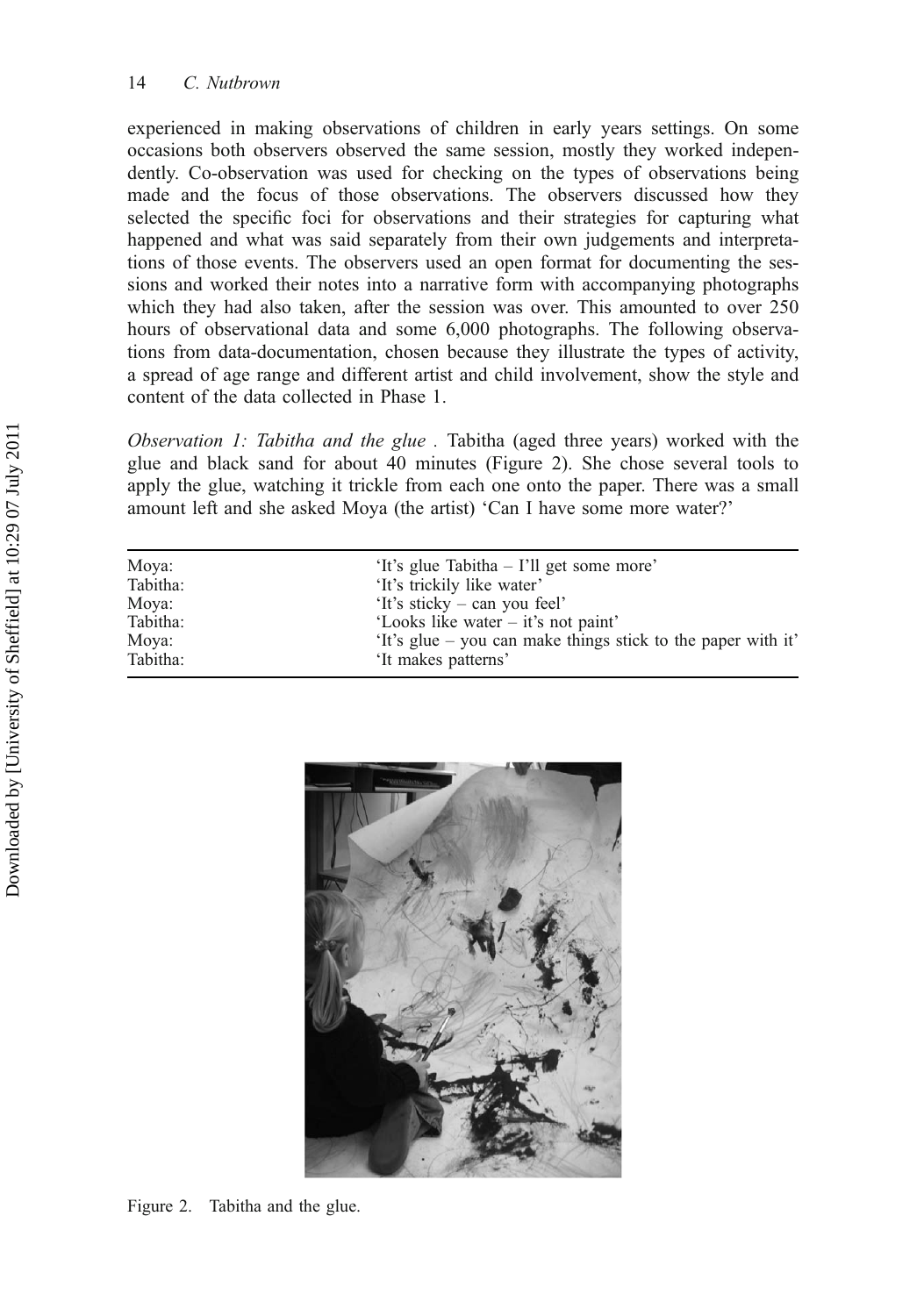Tabitha continued to explore the glue. One by one, and time and time again, she dipped a piece of card, a glue spreader and a large paint brush into the tray of glue. She watched the glue fall from each onto the paper. She resisted any suggestion that she might use the glue to stick anything onto the paper on which she was kneeling. The grains of black sand were nearby and she scattered some onto her glue, seemingly surprised when some of the grains stuck to her glue patterns. 'Oh! It's gone now' she remarked as the sand covered her glue.

**Reflection:** In her exploration Tabitha seemed to have two questions in her mind; 'What is this?' and 'What can I do with it?' She was immersed in discovery, absorbed in trying out, patiently watching, repeating her experiments – thinking. In this opportunity-space created and sustained for her by Moya, her curiosity and individual pursuit was understood, respected and facilitated. Tabitha's agenda, Tabitha's ideas, Tabitha's curiosity took over. Moya patiently watched and waited until she was needed. Though Tabitha's exploration was mostly solitary, she was diligently supported by Moya whilst other children also engaged in their art making in parallel, Tabitha however, seemed oblivious to their presence.

Observation 2: Rosie and the paint. Rosie (15 months) was supported by an adult as she joined in with the body painting (Figure 3). Whilst some of the older boys ran up and down the large sheet of paper, daubing paint on themselves, each other and the paper, and two of the older girls sat on the periphery slowly and cautiously painting their toes and their tummies, Rosie sat on the lap of her close adult.

She had a small daub of lime green paint on a plastic dish. She dipped her finger in and smeared it onto her tummy – a look of deep concentration on her face. She lifted her finger to the adults face, 'It's green Rosie, green paint, on your tummy and on your finger!' Rosie touched her chin, leaving a green daub of paint



Figure 3. Rosie and the paint.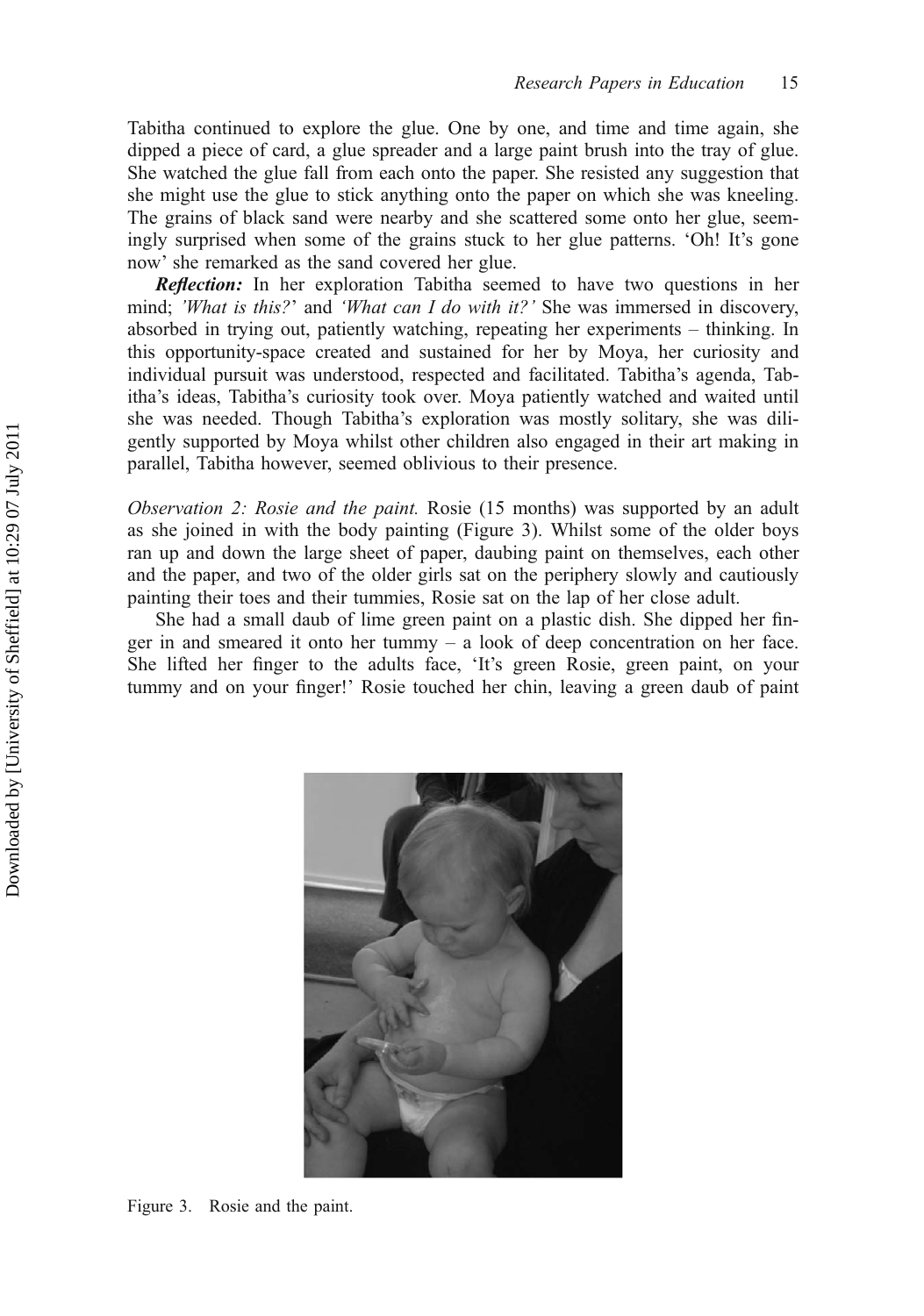there too. Later, with her feet on the paper and having been given a pot of yellow paint and a brush, Rosie continued to explore the paint (Figure 4).

Rosie worked with the paint for almost 30 minutes – touching it tentatively at first then using a paintbrush with some confidence.

**Reflection:** The look on her face seemed to say 'What is this stuff!' And she expressed some delight when she transferred paint from her own hand to that of the adult. This opportunity to explore paint included: sustained support from her close adult; materials ready to hand and in quantities sufficient for her to handle; 'permission' from those around her to participate; uninterrupted time to explore at her own pace.

Observation 3: Ephraim's 'first mark'. Ephraim (11 months) had been playing with the pastels and paper for a while, moving them around on his tray (Figure 5); but he seemed to be getting frustrated with the process. I put a folded fresh piece of paper on his high chair tray and gave him a chunky blue pastel. He made a mark on the paper with the pastel (Figure 6), he seemed to be surprised  $-$  jumped slightly – it could have been his first mark! He took his dummy out and, smiling, shouted 'Yey!'

**Reflection:** It was the close observation of the adult which created an opportunity for Ephraim to move from exploring materials to seeing what he could make them do. The timing seemed right, and Ephraim was very satisfied with the experience.

These examples, and many others from arts-based approaches to early years curricula (Deans and Brown, 2005; Reggio Children 1995), illustrate children's engagement in arts-based experiences and also show how Eisner's (2004) six features of arts-informed education mentioned earlier can permeate teaching and learning in that they: provide children with opportunities to 'create qualitative



Figure 4. Rosie and her close adult.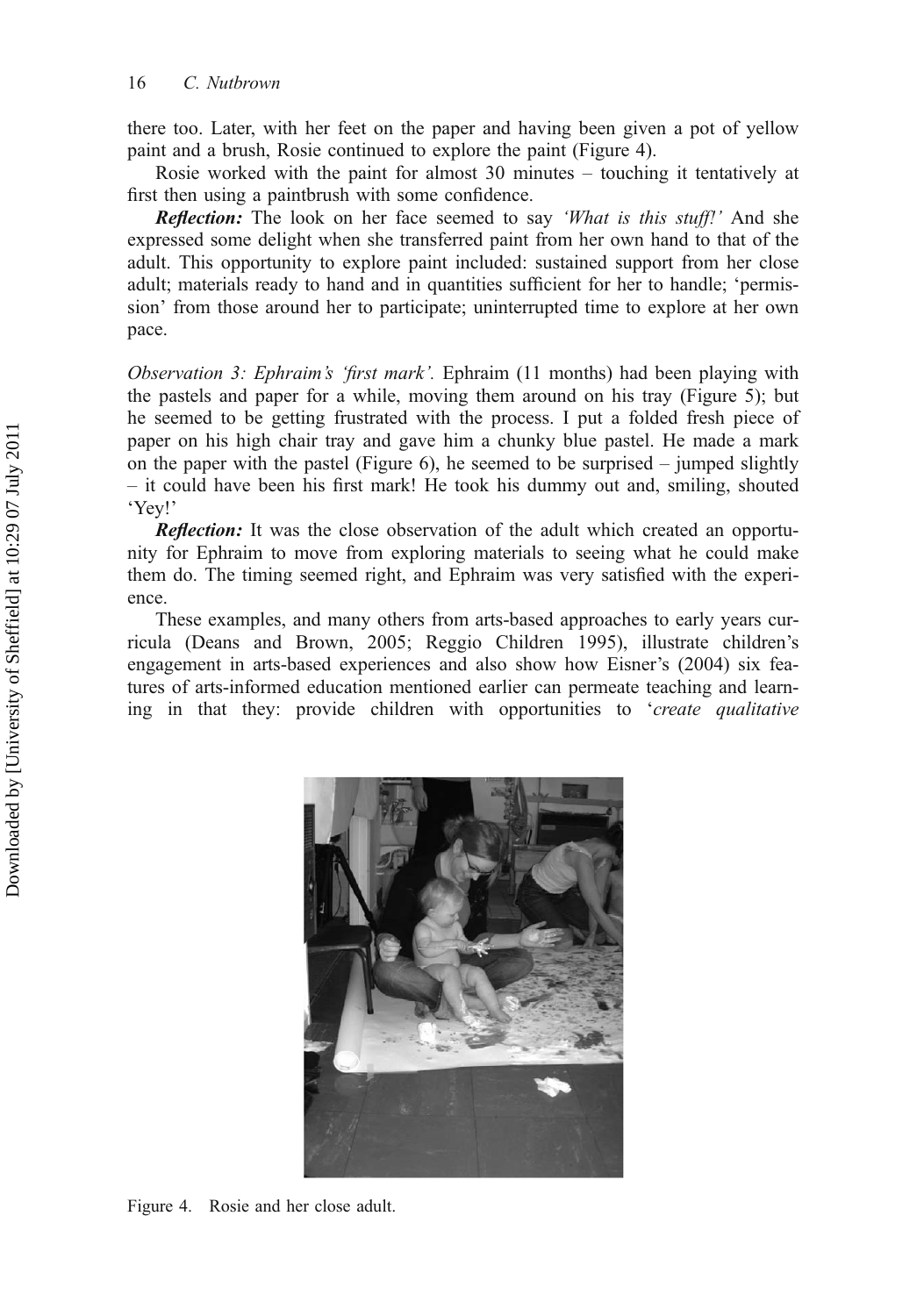





Figure 6. Ephraim makes his mark.

relationships' as they engage in arts processes; allow children to explore, so encouraging 'openness to uncertainty'; demonstrate how 'form and content' in the children's explorations and products were 'inextricably linked'; show how the children's cognition was not limited to the 'language with which it can be described' – even though some children were very young, their thinking was not constrained to the vocabulary they had; showed the 'relationship between thinking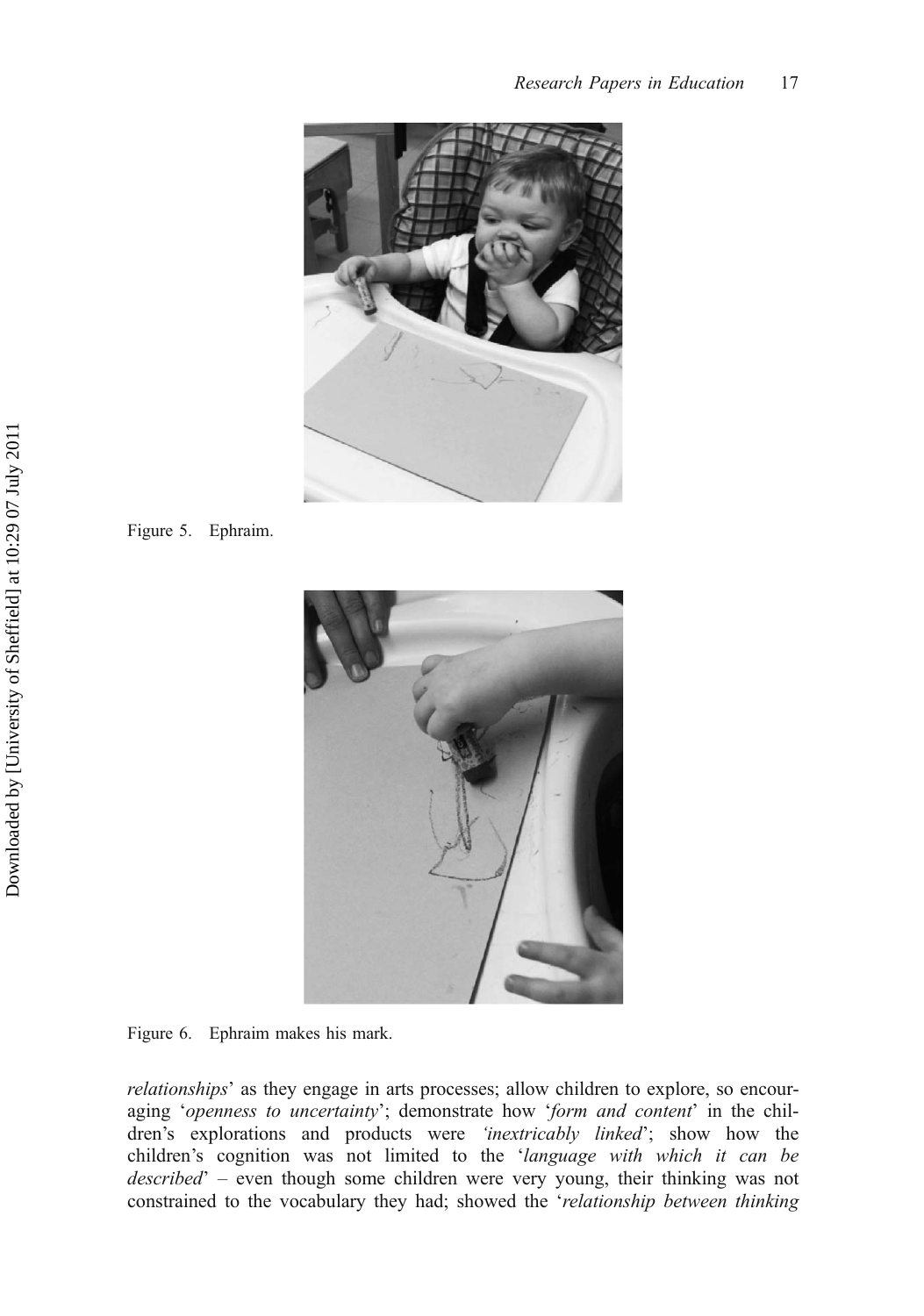and materials' – in that the materials supported further thinking: and, provide examples of children's '*motives for engagement*' as they became involved in arts experiences and processes.

However, as will be seen later, this paper is arguing for much more than an archive of fine examples of such learning encounters (though such an archive is needed). A conceptual framework for arts-based learning in the early years will provide clearer understanding of young children's encounters in the arts. The approach to analysis and the resulting outcome takes this aspect of the work forward.

# Analysis

All observations from Phase 1 were first entered into the qualitative data analysis programme NVivo. They were then systematically coded thus: (i) the extent to which artists were providing *opportunities* to engage in arts experiences; (ii) ways in which artists were showing *recognition* of children's efforts and achievements; (iii) *interaction* with children around the arts; and (iv) artists acting as being models, themselves, of users and makers of art. These four themes were taken from the work of Hannon (1995) and (Hannon and Nutbrown 1997) discussed earlier. Each of the coded sets of observations were analysed for content using the following questions: What were the children doing? What were the children saying? Who were the children with? What were the artists doing? What were the artists saying? Who were the artists with? This process resulted in the identification of four strands of development in the arts: (i) materials and experiences; (ii) imagi*nation; (iii) skills;* and (iv) *talk about the arts – which, as the review of the liter*ature in the earlier part of this paper has demonstrated, are key aspects of development and learning in the arts. If the studies reviewed earlier are plotted onto the ORIM framework (Figure 7), it is possible to see where research and practice are focussed.

It is clear that those cells where least work has been reported (marked with an asterisk<sup>\*</sup> in Figure 7) relate to where adults show 'recognition' of children's achievements and also (with the exception of modelling specific skills) to their provision of 'models' of users and makers of art. The ORIM-Arts framework is therefore useful in identifying areas where further studies and practices need to be developed. It is also apparent that few reported accounts of work with children in the arts cover content related to all the cells in the ORIM-Arts framework (Figure 7). Work involving students of performing arts in early years settings (Meiners, Schiller, and Orchard 2004 – number 14 in Figure 7) appears to have touched on 9 of the 16 cells in the ORIM-Arts framework. They report that through sharing the performing arts with children the gains for children include:

...development of skills and understandings that will make them articulate and confident consumers and participants in the arts; development of the capacity to think creatively, imaginatively and inventively; gaining access to experiences that will help them to understand the important place and role of the arts and the arts industry in Australian cultural life; gaining access to effective arts learning programs both within and outside of the school environment. (Meiners, Schiller, and Orchard 2004, 470)

Deans and Brown's (2005) report of the arts-rich curriculum of the Melbourne Early learning Centre (number 19 in Figure 7) appears to touch on all 16 cells of the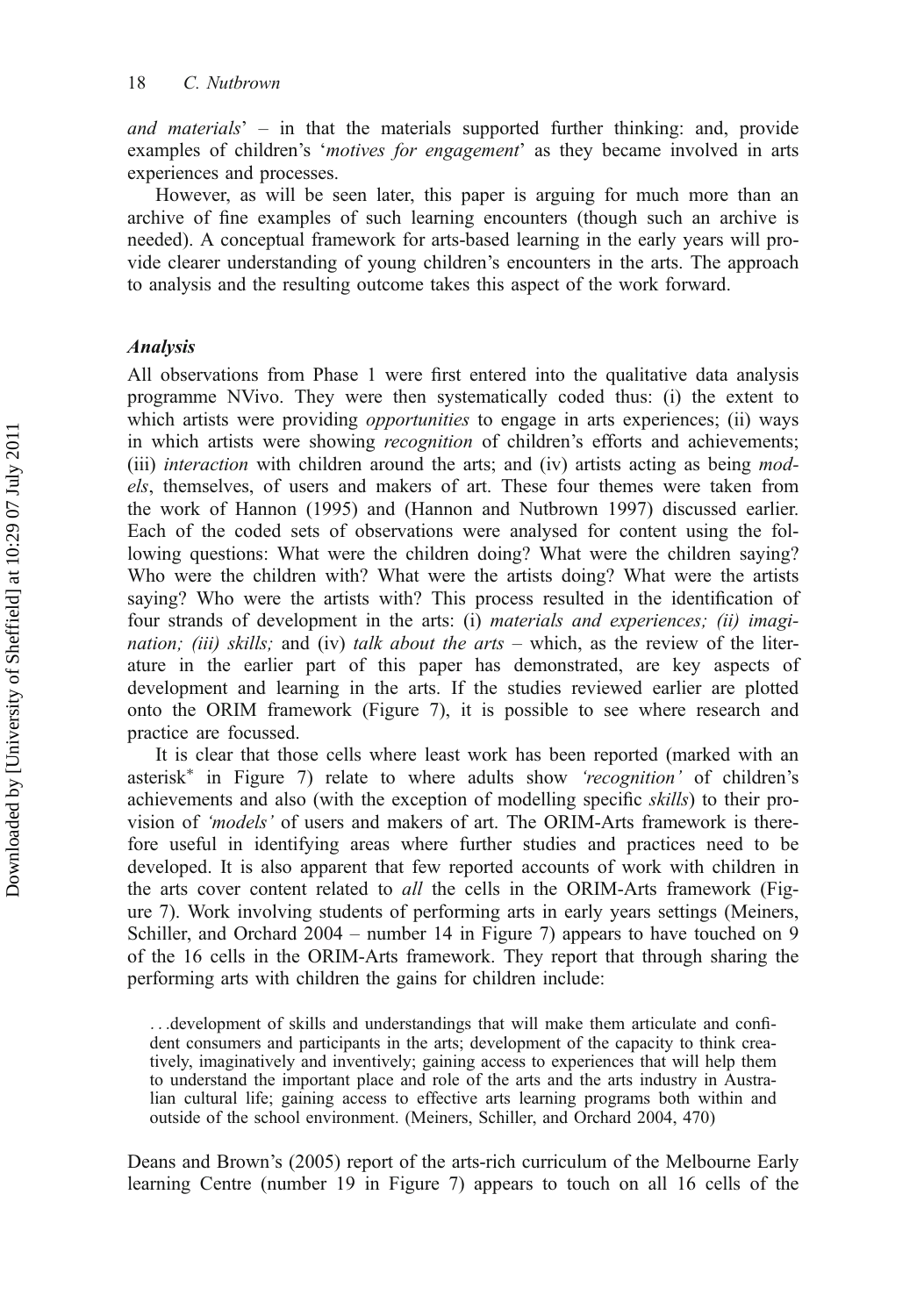**STRANDS OF LEARNING AND DEVELOPMENT IN THE ARTS** 

|                                                                               |                      | Materials and<br><b>Experiences</b> | <i>Imagination</i>        | Skills                                                  | 'Talk about the<br>Arts'            |
|-------------------------------------------------------------------------------|----------------------|-------------------------------------|---------------------------|---------------------------------------------------------|-------------------------------------|
| <b>ARTISTS,</b><br><b>TEACHERS</b><br>AND<br>PARENTS<br>CAN<br><b>PROVIDE</b> | <b>Opportunities</b> | 5, 8, 9, 10,<br>13, 14, 16,<br>19   | 2, 3, 9,<br>13, 14, 19    | 9, 13, 14,<br>15, 16, 19                                | 5, 8, 9,<br>13, 17, 19              |
|                                                                               | Recognition          | 7,9, 13, 19<br>$\ast$               | 4, 9, 13, 19<br>$\ast$    | 6,9, 13, 19<br>$\ast$                                   | 9,13,<br>17, 19<br>*                |
|                                                                               | <b>Interaction</b>   | 8.9.<br>12,13,<br>14,<br>16,19,20   | 1, 3, 8, 9,<br>13, 14, 19 | 1, 2, 7, 9,<br>11, 12, 13,<br>14, 15, 16,<br>17, 18, 19 | 1, 2, 4, 8, 9,<br>13, 14, 17,<br>19 |
|                                                                               | Model                | 9, 13, 14,<br>19<br>$\ast$          | 9, 13, 19,<br>*           | 2, 9, 11,<br>13, 14,<br>18,19                           | 2, 9, 13,<br>19<br>*                |

*Key to Figure 7 (numbers in cells indicate the main relation to ORIM as indicated in the key studies cited)* 

| 1. Hopperstad (2008, 2008a)   | 11. Frisch 2006                          |  |  |
|-------------------------------|------------------------------------------|--|--|
| 2. Pramling Samuelsson (2009) | 12. Haydon and Daly 2008                 |  |  |
| 3. Barrett (2006)             | 13. Author (date)                        |  |  |
| 4. Coates and Coates (2006)   | 14. Meiners, Schiller and Orchard (2004) |  |  |
| 5. MacRae (2007)              | 15. Thompson (1990)                      |  |  |
| 6. Matthews (1998)            | 16. Youn g (2008)                        |  |  |
| 7. Barrett (2009)             | 17. van Oers (1997)                      |  |  |
| 8. Eckhoff (2008)             | 18. Nyland (2008)                        |  |  |
| 9. Reggio Children (1995)     | 19. Deans and Brown (2009)               |  |  |
| 10. Lamont (2008)             | 20. Barrett (2009)                       |  |  |

Figure 7. Studies relating to aspects features in the ORIM-Arts framework.

framework. This is probably because 'The children were demonstrating enhanced cognitive performance, social learning and connectedness when engaged in arts-rich programs' (Deans and Brown 2005, 342). Together with the many examples from the Italian Reggio Emilia Centres (Cavallini et al. 2011) where children worked with artists and their teachers on an arts-inspired projects, and the Daring Discoveries project (number 13 in Figure 7) (Nutbrown and Jones 2006) are the only three which touch all 16 cells of the ORIM-Arts framework. That the examples of both the Melbourne Early Learning Centre (Deans and Brown 2005) and the Reggio Emilia preschools (Reggio Children 1995) cover the whole of the ORIM-Arts framework is not a surprise. For these, amongst all those studies reviewed in this paper, are clear examples of long-term, embedded, arts-based approaches to early learning. As Deans and Brown (2005) express it:

Several interlocking themes are explored in relation to young children and the arts, including: a changing image of the child; arts-centred inquiry-based learning; artist/teacher pedagogy; and the significance of culture and context. (Deans and Brown 2005, 350)

And, speaking of Reggio Emilia, Malaguzzi (1998, 40) said: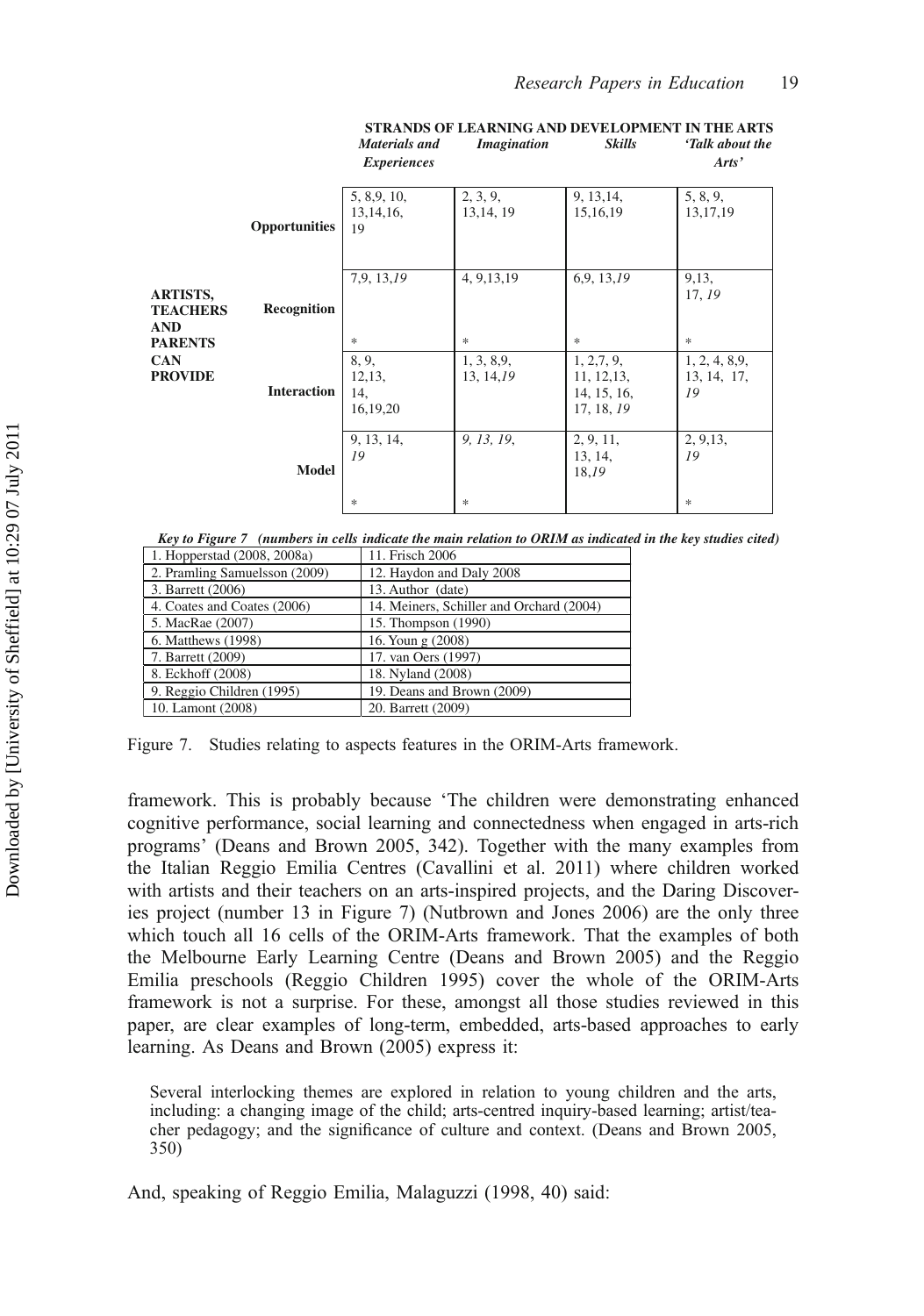... we place enormous value on the role of the environment as a motivating and animating force in creating spaces for relations, options, and emotional and cognitive situations that produce a sense of well-being and security. It has been said that the environment should act as a kind of aquarium which reflects the ideas, ethics, attitudes and culture of the people who live in it. (Malaguzzi 1998, 40)

These three examples (Deans and Brown 2005; Reggio Children 1995; Nutbrown and Jones 2006) demonstrate how arts-based learning can be developed to ensure that key roles of adults and four strands of learning and development in the arts receive attention in holistic child-focussed curricula. High-quality, research-informed approaches to learning can ensure that children experience the arts in all cells in the ORIM-Arts framework. However, some practitioners and practices are less well developed than those discussed above. In such cases, the ORIM-Arts framework can help to conceptualise and support a broadly based arts-based approach. The ORIM-Arts framework can be used as a guide, to help structure and plan, with a clear focus, any work involving artists or arts-based learning. Each cell of the framework highlights potential arenas of learning. It can be used to generate ideas and also to evaluate practices. Planning and reflection using the ORIM-Arts framework can help to identify aspects of developments in the arts, and adults' roles where more work might be needed. Following the Phase 1 analysis, the ORIM-Arts framework was tested in Phase 2 to ascertain its usefulness to practice in the ways stated above. It was used to structure and plan arts experiences for children so as to ensure that the children had *opportunities, recognition, interaction* and *models* in all four strands of development in the arts exploring materials and experiences, developing imagination, learning and practising skills and increasing vocabulary and understanding to enable children to 'talk about the arts'. Figure 7 shows that all cells of the ORIM-Arts framework were addressed through conceptualising artsbased learning in this way.

## Conclusion: towards embedded arts-based approaches to learning

This paper has drawn on the literature to argue that, because young children's *aes*thetic incunabulae make their responses to the world aesthetic, (Dissanayake 2001) and because the arts are central to human development and cognition (Eisner 2002), so early years curricula should give due attention to the arts. The paper has argued the need for a clear conceptualisation of arts-based approaches to learning in the early years, based on the premise that, as the literature suggests, the arts are central to humanity and play a crucial role in children's holistic development. Though limited in scope and size, the paper has identified a potential gap in young children's arts-based learning. The need for projects which have a long-term, embedded approach to working with in the arts is clear. The analysis of projects within the ORIM-Arts framework suggests a need to show children greater 'recognition' of their efforts in the arts and provide them with more adult 'models' or users and makers of art. Of course, because this study is based on work with six settings, further research is needed to examine this finding further. The ORIM-Arts framework needs further testing to determine its usefulness as a framework for artists working with children in the early years (in the same way as the original ORIM framework (Hannon 1995) was tested out in practice in different situations and locations). Further research which examines the usefulness of ORIM-Arts as used by artists in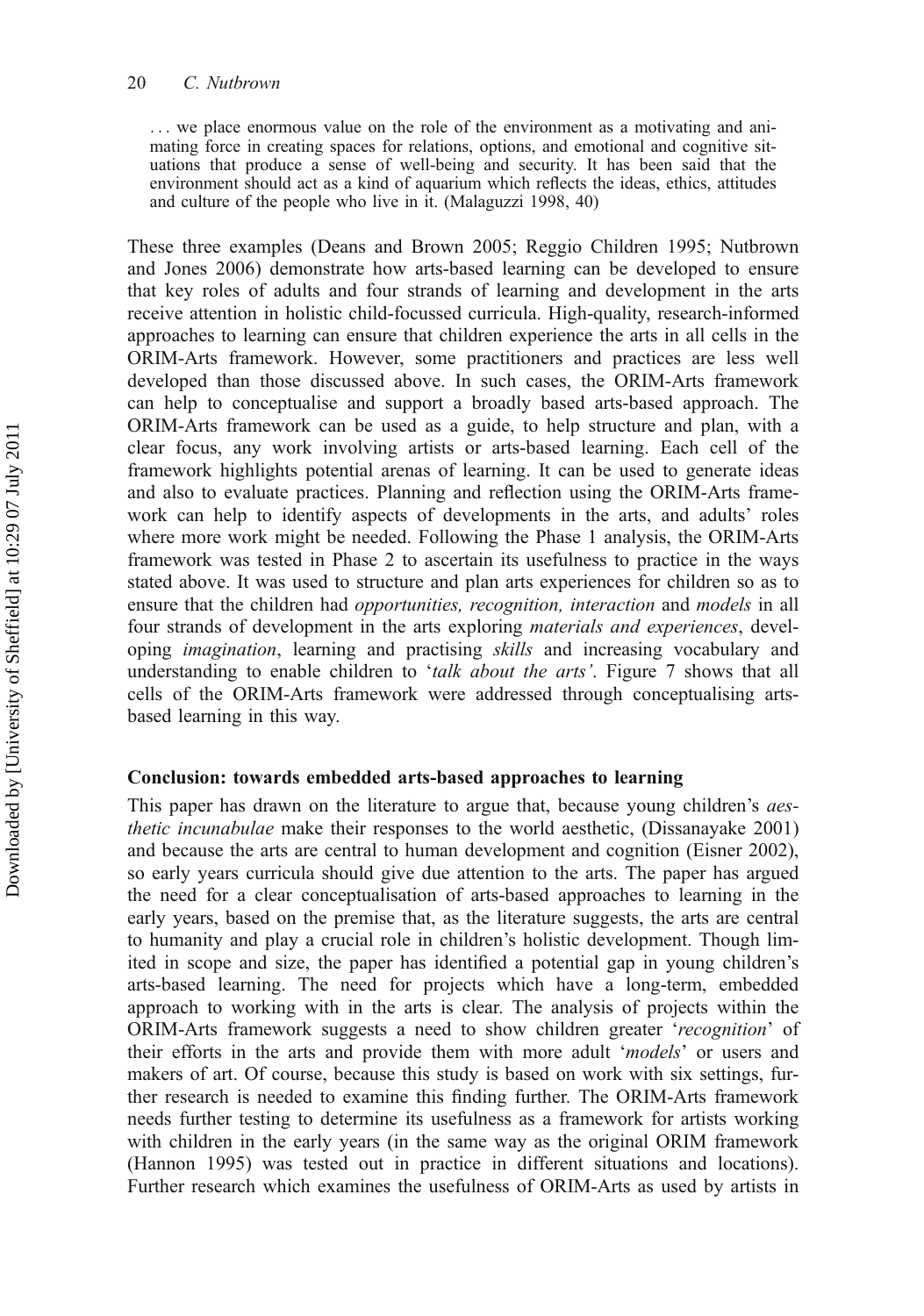collaboration with early years practitioners will provide an opportunity to learn how work with children in all cells of the framework can contribute to effective artsbased learning in the early years.

Finally, the UN Convention on the rights of the child, Article 31 states:

- (1) That every child has the right to rest and leisure, to engage in play and recreational activities appropriate to the age of the child and to participate freely in cultural life and the arts.
- (2) That member governments shall respect and promote the right of the child to participate fully in cultural and artistic life and shall encourage the provision of appropriate and equal opportunities for cultural, artistic, recreational and leisure activity.

Where arts-based approaches to learning are derived from research, and refined through embedded practice, we can see that children are able to learn in ways which are naturally suited to their human condition and better equipped to 'participate in cultural and artistic life' (UN 1989).

So far as teaching and learning in the early years is concerned, this surely means that it is necessary to develop and work within a clearly conceptualised approach to the arts which is derived from research and embedded in practice. One way in which governments can seek to ensure that *all* children participate fully in cultural and artistic life and experience opportunities to artistic activity, is to ensure that the arts have a secure place in early years curricula of their respective countries.

## Acknowledgements

Helen Jones, Hannah Verrow, Katy Matthews, Moya Sketchley, the staff, parents and children in the six settings, darts, Creative Partnerships, Arts Council England, Tom Billington, Caron Carter, Peter Clough, Peter Hannon, Colleen Woodward, Students of the Doctor of Early Childhood Education Programme and members of the Centre for the Study of Children, Families and Learning Communities, School of Education, University of Sheffield.

## **Notes**

- 1. See for example, those funded by Creative Partnerships in the UK which have sponsored many arts-based learning projects www.creative-partnerships.com
- 2. http://www.livemusicnow.org.uk/
- 3. Teacher trained in art education (artist in residence) who works in the art studio (atelier) supporting and developing arts based learning on projects with groups of children.

## Notes on contributor

Cathy Nutbrown is professor of education at the School of Education, University of Sheffield, UK. Her research interests in Early Chilldhood Education include Arts-based pedagogy, early literacy work with families, inclusion and assessment. She is author of some 15 books and over 40 papers in the field of early childhood education.

## **References**

Anning, A., and A. Edwards. 2003. Language and literacy learning. In Working with children in the early years, ed. J. Devereaux and L. Miller, 47–59. London: David Fulton/ Open University.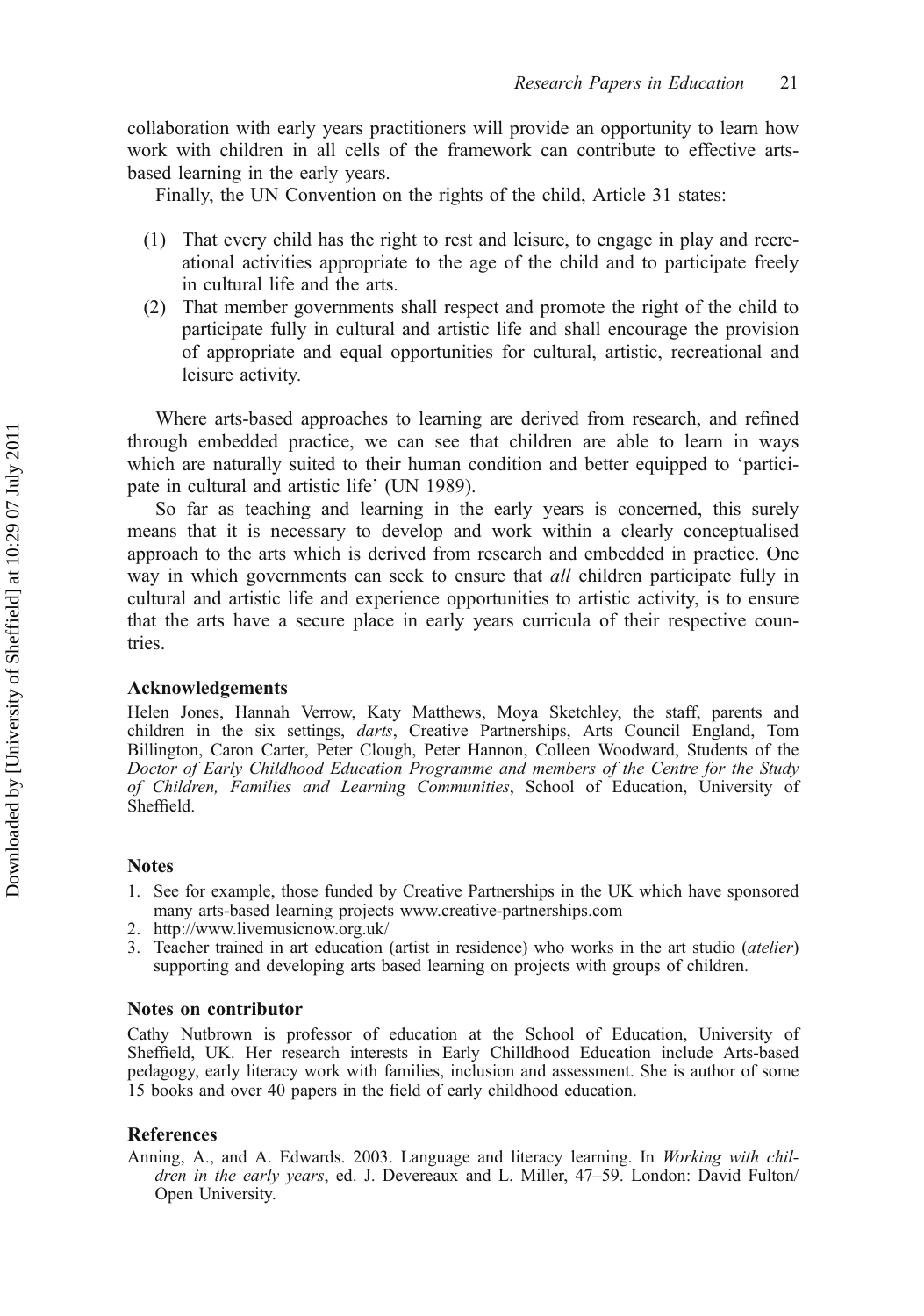- Bannon, F., and P. Sanderson. 2000. Experience every moment: Aesthetically significant dance education. Research in Dance Education 1, no. 1: 9–26.
- Barratt, M.S. 2006. Inventing songs, inventing worlds: The 'genesis' of creative thought and activity in young children's lives. International Journal of Early Years Education 14, no. 3: 201–20.
- Barrett, M.S. 2009. Sounding lives in and through music: A narrative inquiry of the 'everyday' musical engagement of a young child. Journal of Early Childhood Research 7, no. 2: 115–34.
- Burnard, P., A. Craft, and T. Cremin. 2006. Documenting 'possibility thinking': A journey of collaborative enquiry. International Journal of Early Years Education 14, no. 3: 243– 62.
- Bowker, J.E., and J.K. Sawyers. 1988. Influence of exposure on preschoolers' art preferences. Early Childhood Research Quarterly. 3: 107–15.
- Bresler, L. 1992. Visual art in primary grades: A portrait and analysis. Early Childhood Research Quarterly 7: 397–414.
- Brown, E.D., E. Benedette, and M.E. Armistead. 2010. Arts enrichment and school readiness for children at risk. Early Childhood Research Quarterly 25: 112–24.
- Brown, E.D. 1991. Human Universals. New York: McGraw-Hill.
- Cavallini, L., T. Filippini, V. Vecchi, and L. Trancossi, eds. 2011. The wonder of learning: The hundred languages of children. Reggio Emilia: Reggio Children.
- Chapman, L.H. 2004. No child left behind in art? Arts Education Policy Review 106: 3–17.
- Charlesworth, E.A. 1982. Music, psychology and psychotherapy. The Arts in Psychotherapy 9: 191–202.
- Christensen, P., and A. Prout. 2002. Working with ethical symmetry in social research with children. Childhood 9, no. 4: 477–97.
- Clark, A., and P. Moss. 2008. Beyond spaces to play: More listening to young children using the mosaic approach. London: NCB.
- Clough, P. 2002. Narratives and fictions in educational research. Buckingham: Open University Press.
- Coates, E. 2002. 'I forgot the sky!' Children's stories contained within their drawings. International Journal of Early Years Education 10, no. 1: 21–35.
- Coates, E., and A. Coates. 2006. Young children talking and drawing. International Journal of Early Years Education 14, no. 3: 221–41.
- Craft, A. 2002. Creativity and early years education. London: Continuum.
- Creech, A., and S. Hallam. 2003. Parent-teacher interactions in instrumental music tuition: A literature review. British Journal of Music Education 20, no. 1: 29–44.
- Cremin, T., P. Burnard, and A. Craft. 2006. Pedagogy and possibility thinking in the early years. Thinking Skills and Creativity 1: 108–19.
- Danby, S., and A. Farrell. 2004. Accounting for young children's competence in educational research: New perspectives on research ethics. The Australian Educational Researcher 31, no. 3: 35–50.
- Deans, J., and R. Brown. 2005. Reflection, renewal and relationship building: An on-going journey in early childhood arts education. Contemporary Issues in Early Childhood 9, no. 4: 339–53.
- Department of Children Schools and Families DCSF. 2008. Statutory framework for the early years foundation stage. Nottingham: HMSO.

Dewey, J. 1902. The educational situation. Chicago, IL: University of Chicago Press.

- DfEE. 1997. Dearing review. London: HMSO.
- Dissanayake, E. 1990. What is art for? Seattle, WA: University of Washington Press.
- Dissanayake, E. 1995. Homo aestheticus. Seattle, WA: University of Washington Press.
- Dissanayake, E. 2000. Art and intimacy: How the arts began. Seattle, WA: University of Washington Press.
- Dissanayake, E. 2001. Aesthetic incunabula. Philosophy and Literature 25: 335–46.
- Duffy, B. 1998. Supporting creativity and imagination in the early years. Buckingham: Open University Press.
- Eckhoff, A. 2008. The importance of art viewing experiences in early childhood visual arts: The exploration of a master art teacher's strategies for meaningful early arts experiences. Early Childhood Education Journal 35: 463–72.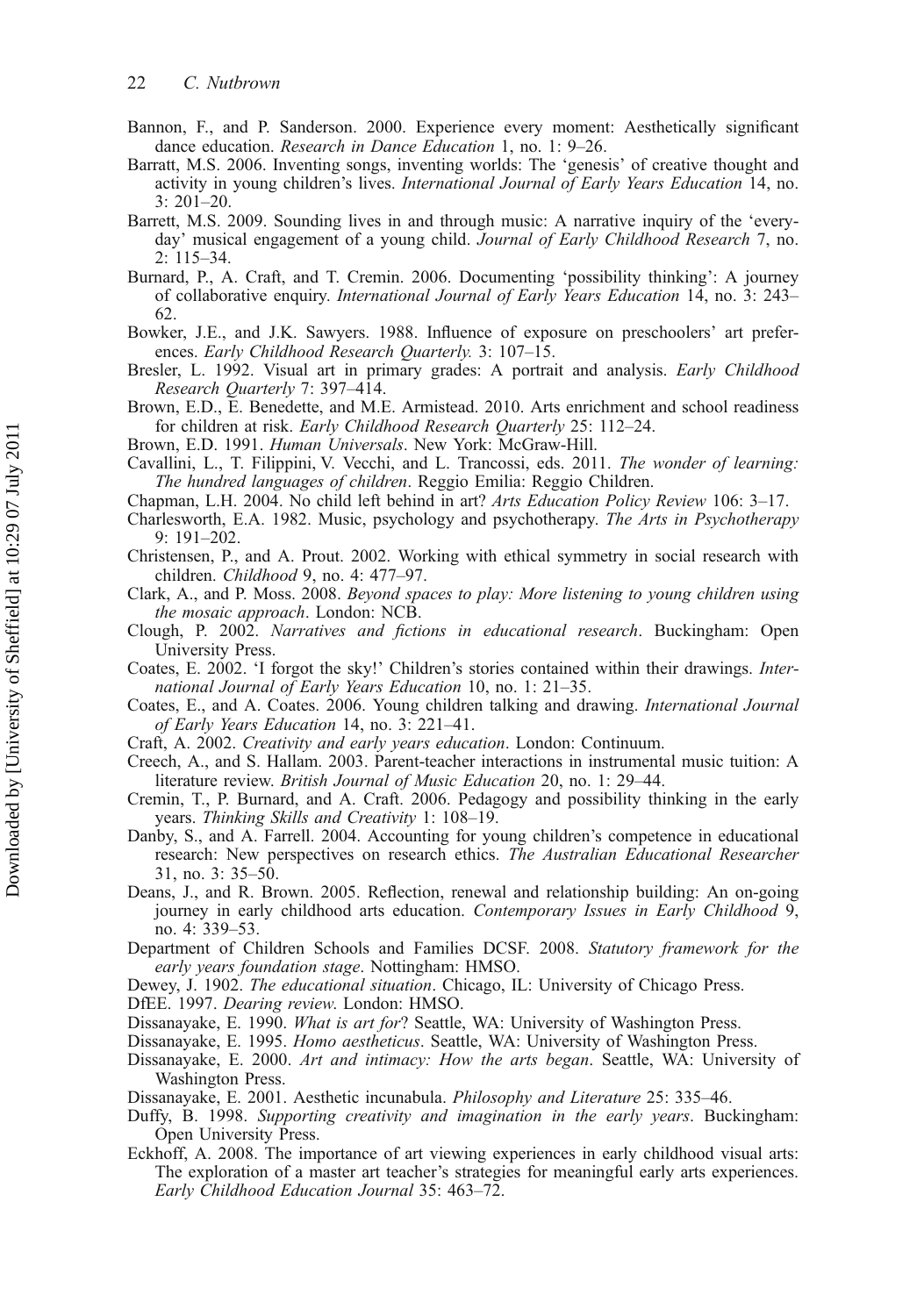- Eisner, E.W. 2002. The arts and the creation of the mind. New Haven, CD: Yale University Press.
- Eisner, E.W. 2004. What can education learn from the arts about the practice of education? International Journal of Education and the Arts 5, no. 4: 12–7.
- Fagan, W.T. 2000. Family literacy: Fives steps to success. Literacy Today 24, 26: 4–6.
- Filippini, T. and V. Vecchi, eds. 1996. The hundred languages of children: The exhibit. Reggio Emilia: Reggio Children.
- Filippini, T. and V. Vecchi, eds. 1996. Reggio Emilia: Reggio Children.
- Flewitt, R. 2006. Conducting research with young children: Some ethical considerations. Early Child Development and Care 175, no. 6: 553–65.
- Frisch, N.S. 2006. Drawing in preschools: A didactic experience. Journal of Art and Design in Education 25, no. 1: 74–85.
- Gardner, H. 1989. The key in the key slot. Journal of Aesthetic Education 23, no. 1: 141–58.
- Gardner, H. 1990. Art education and human development: An essay commissioned by the J. Paul Getty Center for Education in the Arts, Occasional Paper 3. Los Angeles: The J. Paul Getty Museum.
- Gillespie, A. 2006. Children, art and artists. *Early Education* 24, no. 3: 5–7.
- Goldschmeid, E., and S. Jackson. 1999. People under three. London: Routledge.
- Hancock, R., and A. Cox. 2002. 'I would have worried about her being a nuisance': Workshops for children under three and their parents at Tate Britain. *Early Years* 22, no. 2: 118–23.
- Hannon, P. 1995. Literacy, home and school: Research and practice in teaching literacy with parents. London: Falmer Press.
- Hannon, P., and C. Nutbrown. 1997. Teachers' use of a conceptual framework for early literacy education with parents. Teacher Development 1, no. 3: 405–20.
- Harrett, J. 2002. Young children talking: An investigation into the personal stories of key stage one infants. Early Years 22, no. 1: 19–26.
- Haydon, R.M., and B. Daly. 2008. Facilitating interaction and learning opportunities in intergenerational program. Young Children 63, no. 3: 80–5.
- Holt, D. 1997. Problems in primary art education: Some reflections on the need for a new approach in the early years. International Journal of Early Years Education 5, no. 2: 93–100.
- Hopperstad, M.H. 2008a. Relationships between children's drawing and accompanying peer interaction in teacher-initiated drawing sessions. International Journal of Early Years Education 16, no. 2: 133–50.
- Hopperstad, M. 2008b. How children make meaning through drawing and play. Visual Communication 7, no. 1: 77–96.
- Jordan-Decarbo, J., and J.A. Nelson. 2002. Music and early childhood education. In The new handbook of research on music teaching and learning, ed. R. Colwell, and C. Richardson, 210–42. NY: Oxford University Press.
- Kellogg, R. 1955. What children scribble and why. USA: Golden Gate Kindergarten Association in San Francisco.
- Kress, G. 2003. Literacy in the new media age. London: Routledge.
- Lamont, A. 2008. Young children's musical worlds: Musical engagement in 3.5-year-olds. Journal of Early Childhood Research 6, no. 3: 247–61.
- Latham, M.K.E. 2008. always Othered : ethical research with children. Journal of Early Childhood Research 6, no. 3: 281–300.
- Lin, Y. 2010. Drama and possibility thinking–Taiwanese pupils' perspectives regarding creative pedagogy in drama. Thinking Skills and Creativity 5: 108–19.
- Lindqvist, G. 2001. When small children play: How adults dramatise and children create menaing. *Early Years* 21, no. 1: 7-14.
- MacGregor, N. 2010. A history of the world in 100 objects. London: The British Museum/ BBC.
- MacRae, C. 2007. Using sense to make sense of art: Young children in art galleries. *Early* Years 27, no. 2: 159–70.
- Malaguzzi, L. 1998. For an education based on relationships. *Young Children*, November 9– 13.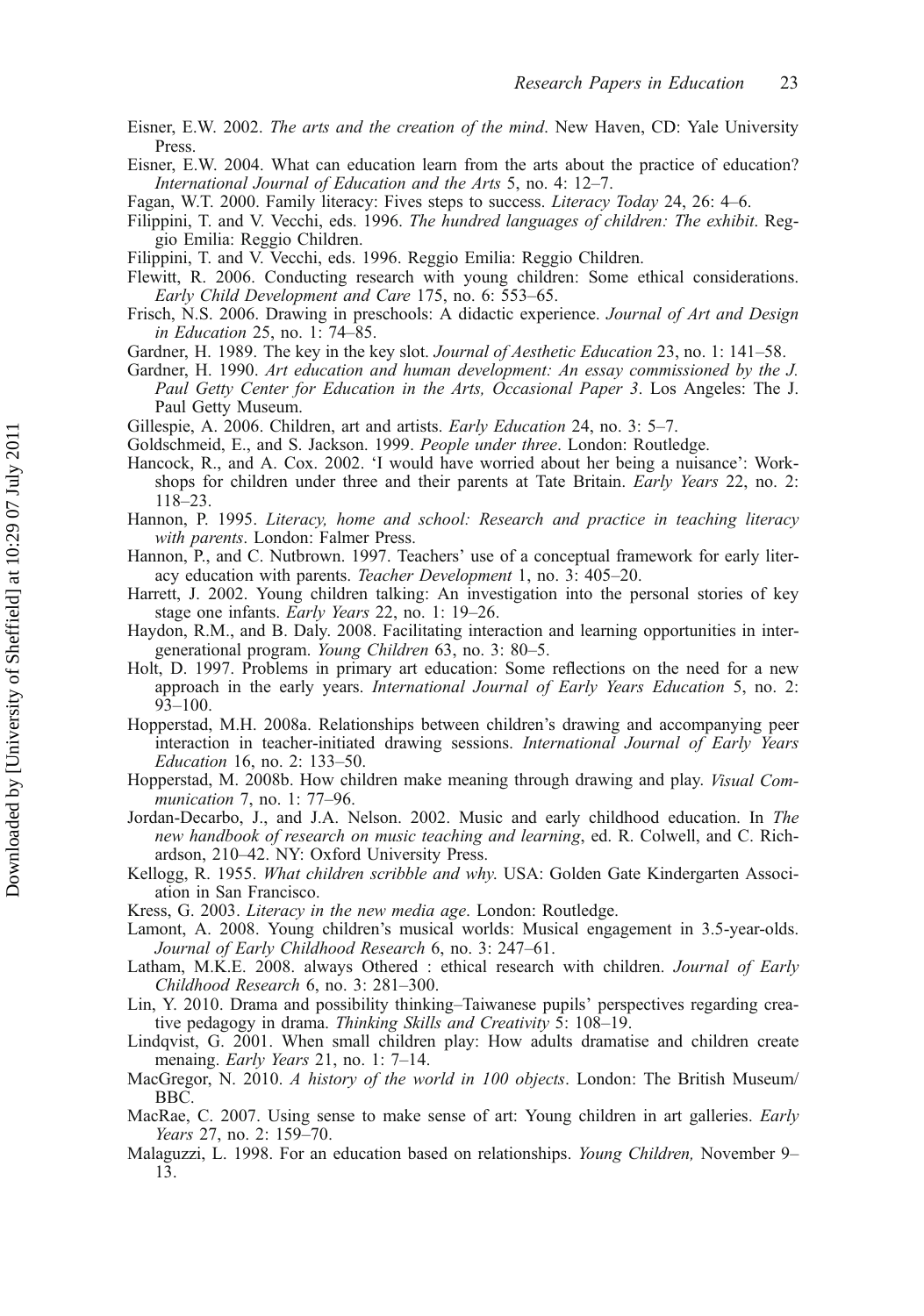- Marsh, J. 2004. The techno-literacy practices of young children. Journal of Early Childhood Research 2, no. 1: 51–66.
- Marsh, J. 2010. Young children's play in online virtual worlds. Journal of Early Childhood Research 8, no. 1: 23–39.
- Maslow, A.H. 1968. Towards and psychology of being. New York: John Wiley and Sons.
- Matthews, J. 1998. The representation of events and objects in the drawings of young children from Singapore and London: Implications for the curriculum. Early Years 19, no. 1: 90–109.
- Matthews, J. 2003. Drawing and painting children and visual representation. 2nd ed. London: Sage.
- Meiners, J., W. Schiller, and J. Orchard. 2004. Children and the arts: Developing educational partnerships between pre-school, school and tertiary sectors. Journal of In-service Education 30, no. 3: 463–74.
- Murdock, G.P. 1945. The common denominator of cultures. In The science of man in the world crisis, ed. R. Linton, 123–42. New York: Columbia University Press.
- National Advisory Committee on Creative, Cultural Education. 1999. All Our Futures: Creativity, Culture and Education. In Report to the Secretary of State for Education and Employment and the Secretary of State for Culture, Media and Sport . London: HMSO.
- Nutbrown, C. 2006. Threads of thinking: Young children learning and the role of early education. 3rd ed. London: Sage.
- Nutbrown, C. 2011. Naked by the pool? Blurring the image? Ethical issues in the portrayal of young children in arts-based educational research. Qualitative Inquiry 17, no.1.
- Nutbrown, C., P. Hannon, and S. Collier. 1996. Early literacy education with parents: A framework for practice. Sheffield: The REAL Project/University of Sheffield, Sheffield University Television.
- Nutbrown, C., P. Hannon, and A. Morgan. 2005. Early literacy work with families: Policy, practice and research. London: Sage.
- Nutbrown, C., and H. Jones. 2006. Daring discoveries: Arts-based learning in the early years. Doncaster: Creative Partnerships/Darts.
- Nyland, B., J. Ferris, and L. Dunn. 2008. Mindful hands, gestures as language: Listening to children. Early Years 28, no. 1: 73–80.
- Pahl, K. 2007. Timescales and ethnography: Understanding a child¨s meaning-making across three sites, a home, a classroom and a family literacy class. Ethnography and Education 2, no. 2: 175–90.
- Pink, S. 2007. Doing visual ethography. 2nd ed. London: Sage.
- Pink, S. 2009. Doing sensory ethnography. London: Sage.
- Pound, L., and C. Harrison. 2003. Supporting musical development in the early years. Buckingham, UK: Open University Press.
- Pramling Samuelsson, I., M.A. Carlsson, B. lsson, N. Pramling, and C. Wallerstedt. 2009. The art of teaching children in the arts: music, dance and poetry with children aged 2–8 years old. International Journal of Early Years Education 17, no. 2: 119–36.
- Prosser, J. 2000. Snakes in the swamp: Ethical issues in qualitative research. In *Ethics and* process in the narrative study of lives, ed. R. Josselson, Vol.4. London: Sage.
- Qualifications and Curriculum Authority (QCA). 2005. Creativity: Find it, promote it: promoting pupils' creative thinking and behaviour across the curriculum at key stages 1 and 2–practical materials for schools. London: Qualifications and Curriculum Authority.
- ReggioChildren. 1995. Le Fantane: Da un progetto per la construczione di u Luna Park degli uccellini [The Fountains: From a project for the construction of an amusement park for birds]. Reggio Emilia: Reggio Children.
- Rigo-Toth, R., and C. Ure. 2000. Evaluating literacy in the preschool a review of Hannon's ORIM framework. International Journal of Learning 7, no. 2: 27–31.
- Roberts, R., ed. 2001. PEEP voices: A five year diary. Oxford: PEEP.
- Rose, G. 2001. Visual methodologies. London: Sage.
- Sugiyama, M.S. 2001. Narrative theory and function: Why evolution matters. Philosophy and Literature 25: 233–50.
- The British Museum. 2009. Masterpieces of the British Museum. London: The British Museum.